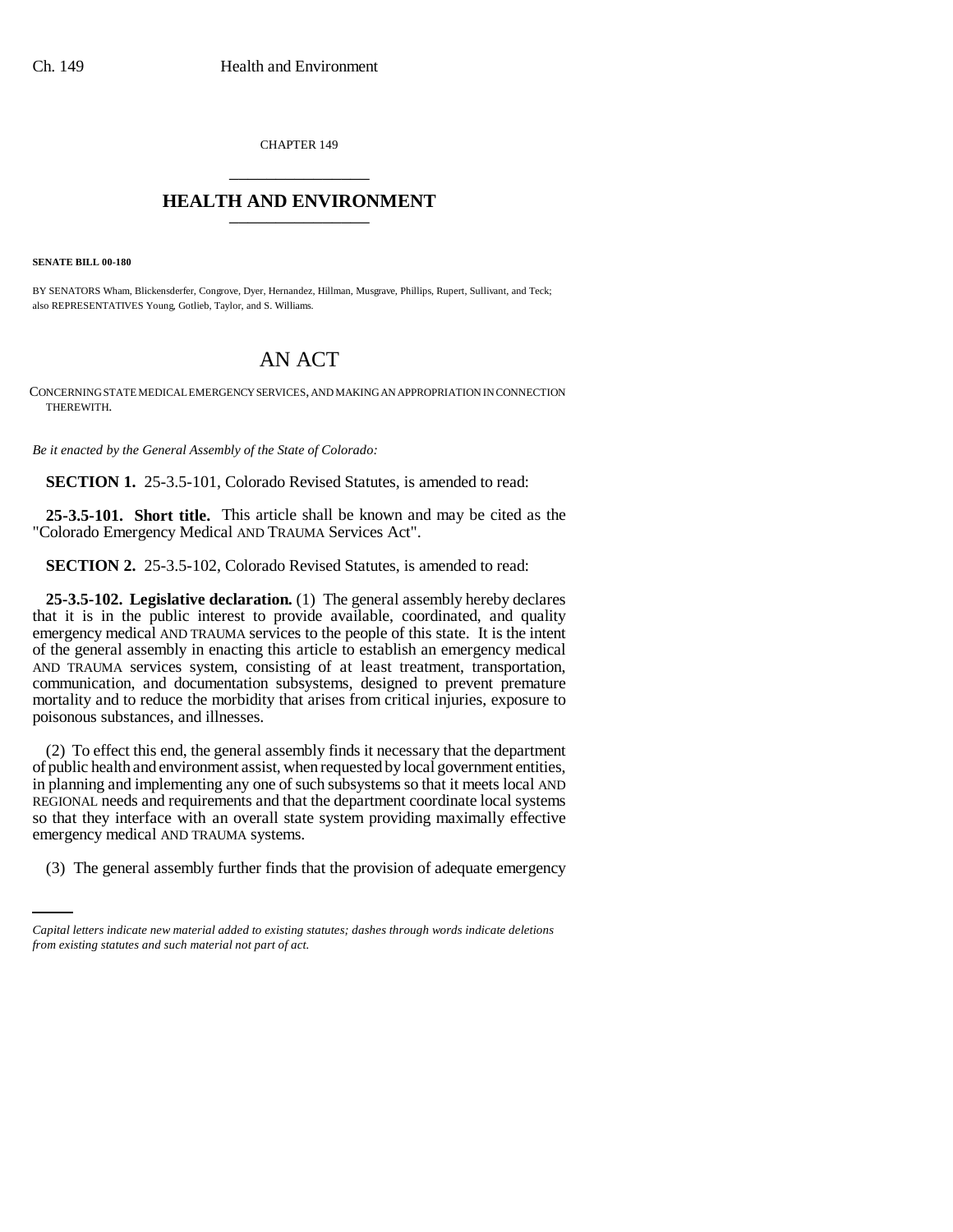medical AND TRAUMA services on highways in all areas of the state is a matter of statewide concern and requires state financial assistance and support.

**SECTION 3.** 25-3.5-103, Colorado Revised Statutes, is amended BY THE ADDITION OF THE FOLLOWING NEW SUBSECTIONS to read:

**25-3.5-103. Definitions.** As used in this article, unless the context otherwise requires:

(3.5) "BOARD" MEANS THE STATE BOARD OF HEALTH CREATED PURSUANT TO SECTION 25-1-103.

(11.5) "SERVICE AGENCY" MEANS A FIXED-BASE OR MOBILE PREHOSPITAL PROVIDER OF EMERGENCY MEDICAL SERVICES THAT EMPLOYS EMERGENCY MEDICAL TECHNICIANS TO RENDER MEDICAL CARE TO PATIENTS.

**SECTION 4.** 25-3.5-104, Colorado Revised Statutes, is REPEALED AND REENACTED, WITH AMENDMENTS, to read:

**25-3.5-104. Emergency medical and trauma services advisory council creation - duties.** (1) (a) THERE IS HEREBY CREATED, IN THE DEPARTMENT OF PUBLIC HEALTH AND ENVIRONMENT, A STATE EMERGENCY MEDICAL AND TRAUMA SERVICES ADVISORY COUNCIL, REFERRED TO IN THIS ARTICLE AS THE "COUNCIL", TO BE COMPOSED OF THIRTY-TWO MEMBERS, OF WHOM TWENTY-FIVE SHALL BE APPOINTED BY THE GOVERNOR NO LATER THAN JANUARY 1, 2001, AND AT LEAST ONE OF WHOM SHALL BE FROM EACH OF THE REGIONAL EMERGENCY MEDICAL AND TRAUMA ADVISORY COUNCIL PLANNING AREAS ESTABLISHED IN SECTION 25-3.5-704. THE OTHER SEVEN MEMBERS SHALL BE EX OFFICIO, NONVOTING MEMBERS. NOT MORE THAN THIRTEEN OF THE APPOINTED MEMBERS OF THE COUNCIL SHALL BE MEMBERS OF THE SAME POLITICAL PARTY. A MAJORITY OF THE MEMBERS SHALL CONSTITUTE A QUORUM. THE MEMBERSHIP OF THE COUNCIL SHALL REFLECT, AS EQUALLY AS POSSIBLE, REPRESENTATION OF URBAN AND RURAL MEMBERS.

(b) THE APPOINTED MEMBERS OF THE COUNCIL SHALL BE FROM THE FOLLOWING CATEGORIES:

(I) A FIRE CHIEF OF A SERVICE THAT PROVIDES PREHOSPITAL CARE IN AN URBAN AREA;

(II) A FIRE CHIEF OF A SERVICE THAT PROVIDES PREHOSPITAL CARE IN A RURAL AREA;

(III) AN ADMINISTRATIVE REPRESENTATIVE OF AN URBAN TRAUMA CENTER;

(IV) AN ADMINISTRATIVE REPRESENTATIVE OF A RURAL TRAUMA CENTER;

(V) A LICENSED PHYSICIAN WHO IS A PREHOSPITAL MEDICAL DIRECTOR;

(VI) A BOARD-CERTIFIED PHYSICIAN CERTIFIED IN PEDIATRICS OR A PEDIATRIC SUBSPECIALTY;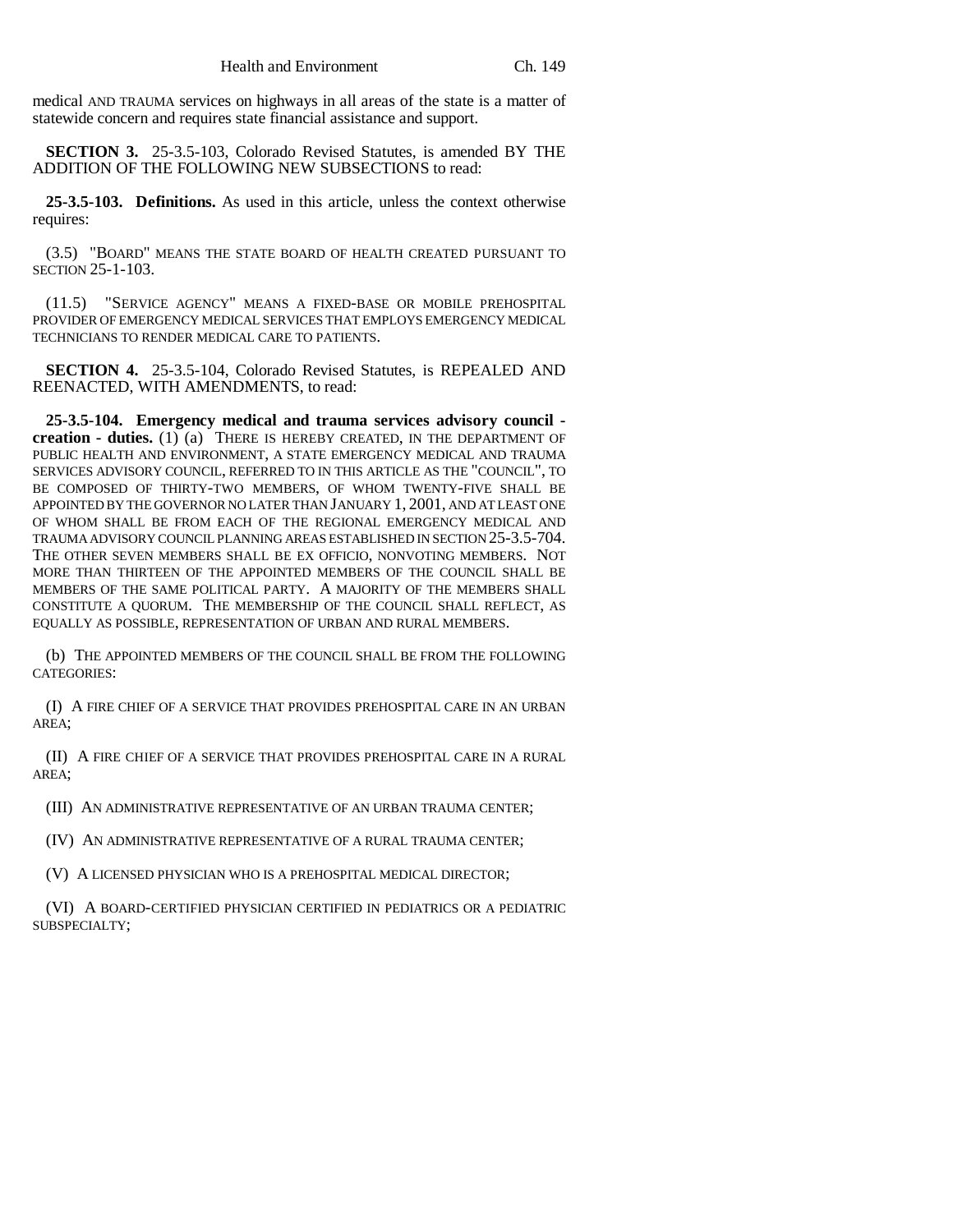(VII) A BOARD-CERTIFIED EMERGENCY PHYSICIAN;

(VIII) A FLIGHT NURSE OF AN EMERGENCY MEDICAL SERVICE AIR TEAM OR UNIT;

(IX) AN OFFICER OR CREW MEMBER OF A VOLUNTEER ORGANIZATION WHO PROVIDES PREHOSPITAL CARE;

(X) AN OFFICER OR EMPLOYEE OF A PUBLIC PROVIDER OF PREHOSPITAL CARE;

(XI) AN OFFICER OR EMPLOYEE OF A PRIVATE PROVIDER OF PREHOSPITAL CARE;

(XII) A REPRESENTATIVE OF A GOVERNMENT PROVIDER OF PREHOSPITAL CARE;

(XIII) THREE COUNTY COMMISSIONERS OR COUNCIL MEMBERS FROM A CITY AND COUNTY, TWO OF WHOM SHALL REPRESENT RURAL COUNTIES AND ONE OF WHOM SHALL REPRESENT AN URBAN COUNTY OR CITY AND COUNTY;

(XIV) A BOARD-CERTIFIED SURGEON PROVIDING TRAUMA CARE AT A LEVEL I TRAUMA CENTER;

(XV) A BOARD-CERTIFIED SURGEON PROVIDING TRAUMA CARE AT A LEVEL II TRAUMA CENTER;

(XVI) A BOARD-CERTIFIED SURGEON PROVIDING TRAUMA CARE AT A LEVEL III TRAUMA CENTER;

(XVII) A BOARD-CERTIFIED NEUROSURGEON INVOLVED IN PROVIDING TRAUMA CARE AT A LEVEL I OR II TRAUMA CENTER;

(XVIII) A TRAUMA NURSE COORDINATOR;

(XIX) A REGISTERED NURSE INVOLVED IN RURAL EMERGENCY MEDICAL AND TRAUMA SERVICES CARE;

(XX) A REGIONAL COUNCIL CHAIR;

(XXI) A COUNTY EMERGENCY MANAGER; AND

(XXII) TWO REPRESENTATIVES OF THE GENERAL PUBLIC, ONE FROM A RURAL AREA AND ONE FROM AN URBAN AREA.

(c) EX OFFICIO, NONVOTING MEMBERS OF THE COUNCIL SHALL INCLUDE MEMBERS FROM THE FOLLOWING CATEGORIES:

(I) A REPRESENTATIVE OF THE STATE CORONERS' ASSOCIATION, AS SELECTED BY THE ASSOCIATION;

(II) THE DIRECTOR OF THE STATE BOARD FOR COMMUNITY COLLEGES AND OCCUPATIONAL EDUCATION OR THE DIRECTOR'S DESIGNEE;

(III) THE MANAGER OF THE TELECOMMUNICATION SERVICES OF THE COLORADO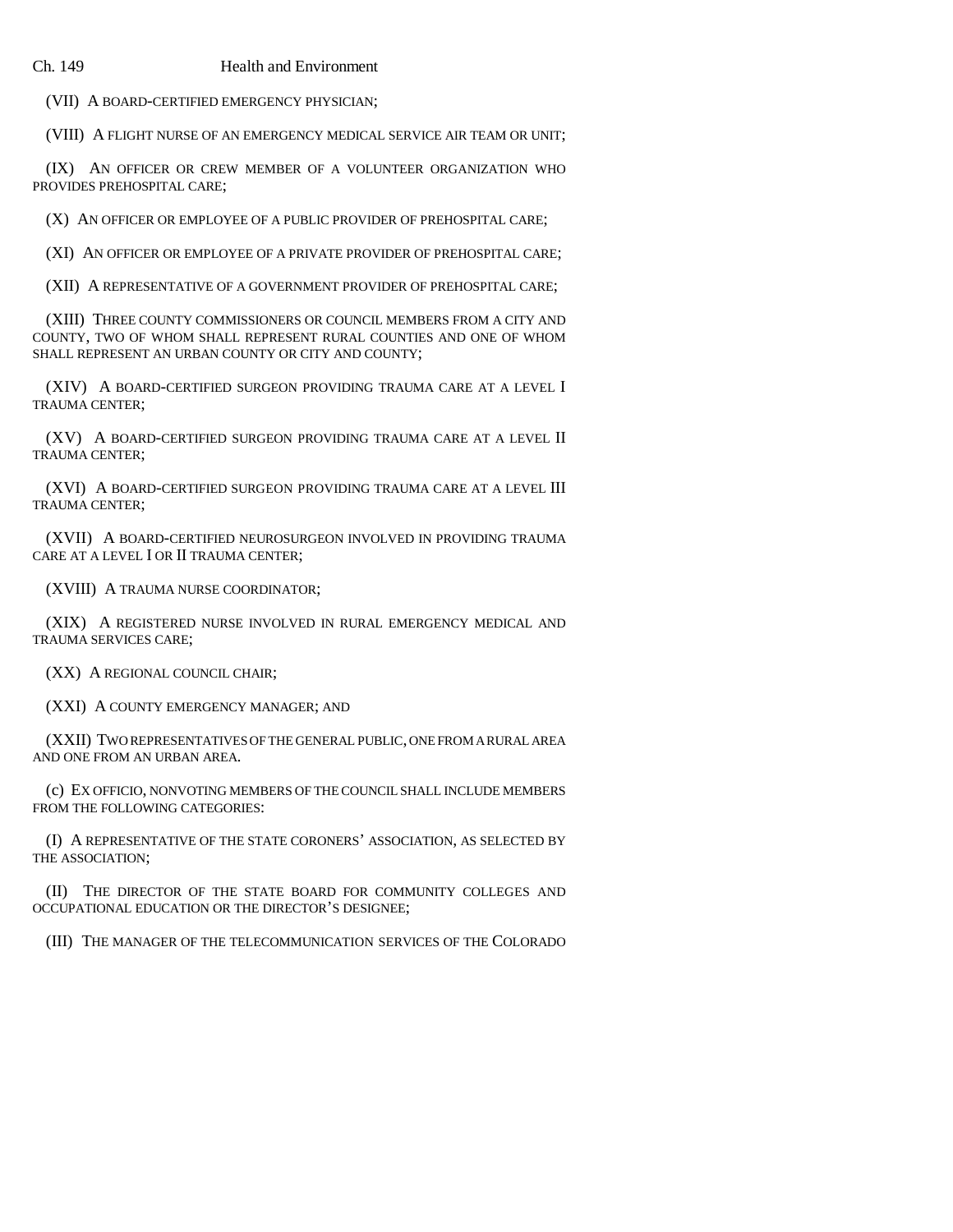INFORMATION TECHNOLOGY SERVICES IN THE DEPARTMENT OF PERSONNEL, GENERAL SUPPORT SERVICES, OR THE MANAGER'S DESIGNEE;

(IV) THE EXECUTIVE DIRECTOR OF THE DEPARTMENT OF PUBLIC HEALTH AND ENVIRONMENT OR THE DIRECTOR'S DESIGNEE;

(V) THE DIRECTOR OF THE OFFICE OF TRANSPORTATION SAFETY IN THE DEPARTMENT OF TRANSPORTATION OR THE DIRECTOR'S DESIGNEE;

(VI) A REPRESENTATIVE FROM THE STATE SHERIFFS' ASSOCIATION; AND

(VII) A REPRESENTATIVE FROM THE COLORADO STATE PATROL.

(2) MEMBERS OF THE COUNCIL SHALL SERVE FOR TERMS OF THREE YEARS EACH; EXCEPT THAT, OF THE MEMBERS FIRST APPOINTED, EIGHT SHALL BE APPOINTED FOR TERMS OF ONE YEAR, NINE SHALL BE APPOINTED FOR TERMS OF TWO YEARS, AND EIGHT SHALL BE APPOINTED FOR TERMS OF THREE YEARS. MEMBERS OF THE COUNCIL SHALL BE REIMBURSED FOR ACTUAL AND NECESSARY EXPENSES INCURRED IN THE ACTUAL PERFORMANCE OF THEIR DUTIES. ALL VOUCHERS FOR EXPENDITURES SHALL BE SUBJECT TO APPROVAL BY THE DIRECTOR. A VACANCY SHALL BE FILLED BY APPOINTMENT BY THE GOVERNOR FOR THE REMAINDER OF THE UNEXPIRED TERM. ANY APPOINTED MEMBER WHO HAS TWO CONSECUTIVE UNEXCUSED ABSENCES FROM MEETINGS OF THE COUNCIL SHALL BE DEEMED TO HAVE VACATED THE MEMBERSHIP, AND THE GOVERNOR SHALL FILL SUCH VACANCY AS PROVIDED IN THIS SUBSECTION (2).

(3) THE COUNCIL SHALL MEET AT LEAST QUARTERLY AT THE CALL OF THE CHAIRPERSON OR AT THE REQUEST OF ANY SEVEN MEMBERS. AT THE FIRST MEETING AFTER THE APPOINTMENT OF NEW MEMBERS, THE MEMBERS SHALL ELECT A CHAIRPERSON WHO SHALL SERVE FOR A TERM OF ONE YEAR.

(4) THE COUNCIL SHALL:

(a) ADVISE THE DEPARTMENT ON ALL MATTERS RELATING TO EMERGENCY MEDICAL AND TRAUMA SERVICES PROGRAMS;

(b) MAKE RECOMMENDATIONS CONCERNING THE DEVELOPMENT AND IMPLEMENTATION OF STATEWIDE EMERGENCY MEDICAL AND TRAUMA SERVICES;

(c) IDENTIFY AND MAKE RECOMMENDATIONS CONCERNING STATEWIDE EMERGENCY MEDICAL AND TRAUMA SERVICE NEEDS;

(d) REVIEW AND APPROVE NEW RULES AND MODIFICATIONS TO RULES EXISTING PRIOR TO JULY 1, 2000, PRIOR TO THE ADOPTION OF SUCH RULES OR MODIFICATIONS BY THE STATE BOARD OF HEALTH;

(e) REVIEW AND MAKE RECOMMENDATIONS CONCERNING GUIDELINES AND STANDARDS FOR THE DELIVERY OF EMERGENCY MEDICAL AND TRAUMA SERVICES, INCLUDING:

(I) ESTABLISHING A LIST OF MINIMUM EQUIPMENT REQUIREMENTS FOR AMBULANCE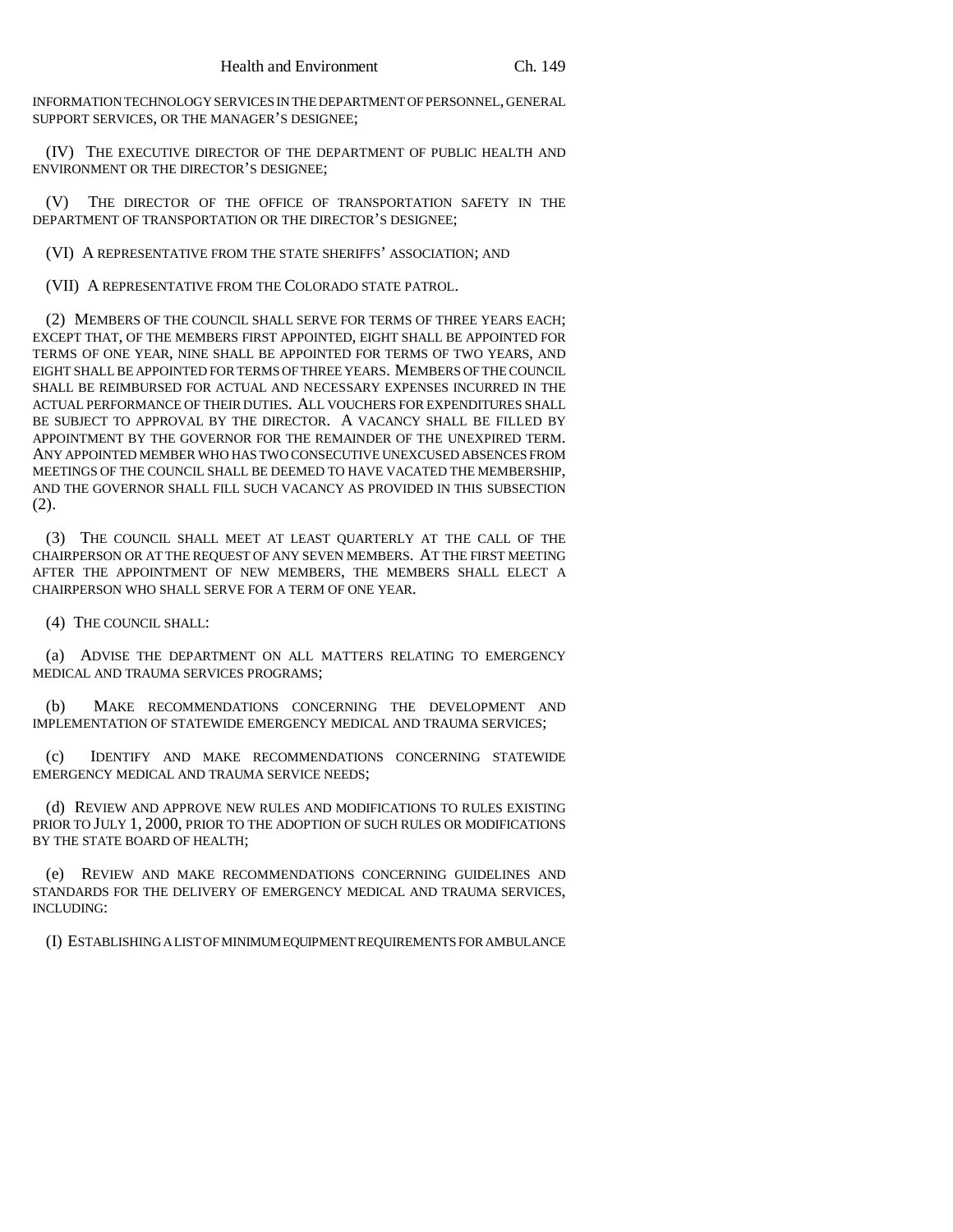VEHICLES OPERATED BY AN AMBULANCE SERVICE LICENSED IN THIS STATE AND MAKING RECOMMENDATIONS ON THE PROCESS USED BY COUNTIES IN THE LICENSURE OF AMBULANCE SERVICES;

(II) DEVELOPING CURRICULA FOR THE TRAINING OF EMERGENCY MEDICAL PERSONNEL; AND

(III) MAKING RECOMMENDATIONS ON THE VERIFICATION PROCESS USED BY THE DEPARTMENT TO DETERMINE FACILITY ELIGIBILITY TO RECEIVE TRAUMA CENTER DESIGNATION;

(f) SEEK ADVICE AND COUNSEL, UP TO AND INCLUDING THE ESTABLISHMENT OF SPECIAL AD HOC COMMITTEES WITH OTHER INDIVIDUALS, GROUPS, ORGANIZATIONS, OR ASSOCIATIONS, WHEN IN THE JUDGMENT OF THE COUNCIL SUCH IS ADVISABLE TO OBTAIN NECESSARY EXPERTISE FOR THE PURPOSE OF MEETING THE COUNCIL'S RESPONSIBILITIES UNDER THIS ARTICLE. THE COUNCIL IS AUTHORIZED TO ESTABLISH SPECIAL COMMITTEES FOR THE FUNCTIONS DESCRIBED IN THIS PARAGRAPH (f).

(g) REVIEW AND MAKE RECOMMENDATIONS TO THE DEPARTMENT REGARDING THE AMOUNT, ALLOCATION, AND EXPENDITURE OF FUNDS FOR THE DEVELOPMENT, IMPLEMENTATION, AND MAINTENANCE OF THE STATEWIDE EMERGENCY MEDICAL AND TRAUMA SYSTEM.

**SECTION 5.** 25-3.5-202, Colorado Revised Statutes, is amended to read:

**25-3.5-202. Personnel - basic requirements.** Emergency medical personnel employed or utilized in connection with an ambulance service shall meet the qualifications established, by resolution, by the board of county commissioners of the county in which the ambulance is based in order to be certified. For ambulance drivers, the minimum requirements shall include the possession of a valid Colorado driver's license and if possible, a current American red cross advanced first aid card, a cardiopulmonary resuscitation card, or the equivalent of either as recognized by the council and the board of county commissioners of the county in which the ambulance is based OTHER REQUIREMENTS TO BE ESTABLISHED BY THE BOARD BY RULE PURSUANT TO SECTION 25-3.5-308; for any person responsible for providing direct emergency medical care and treatment to patients transported in an ambulance, the minimum requirement shall be a current American red cross advanced first aid card, a cardiopulmonary resuscitation card, or the equivalent of either as recognized by the council and the board of county commissioners of the county in which the ambulance is based; and, for any emergency medical technician, the minimum requirement shall be POSSESSION OF an emergency medical technician's TECHNICIAN certificate issued by the department. In the case of an emergency in any ambulance service area where no person possessing the qualifications required by this section is present or available to respond to a call for the emergency transportation of patients by ambulance, any person may operate such ambulance to transport any sick, injured, or otherwise incapacitated or helpless person in order to stabilize the medical condition of such person pending the availability of medical care.

**SECTION 6.** 25-3.5-203 (1), Colorado Revised Statutes, is amended, and the said 25-3.5-203 is further amended BY THE ADDITION OF THE FOLLOWING NEW SUBSECTIONS, to read: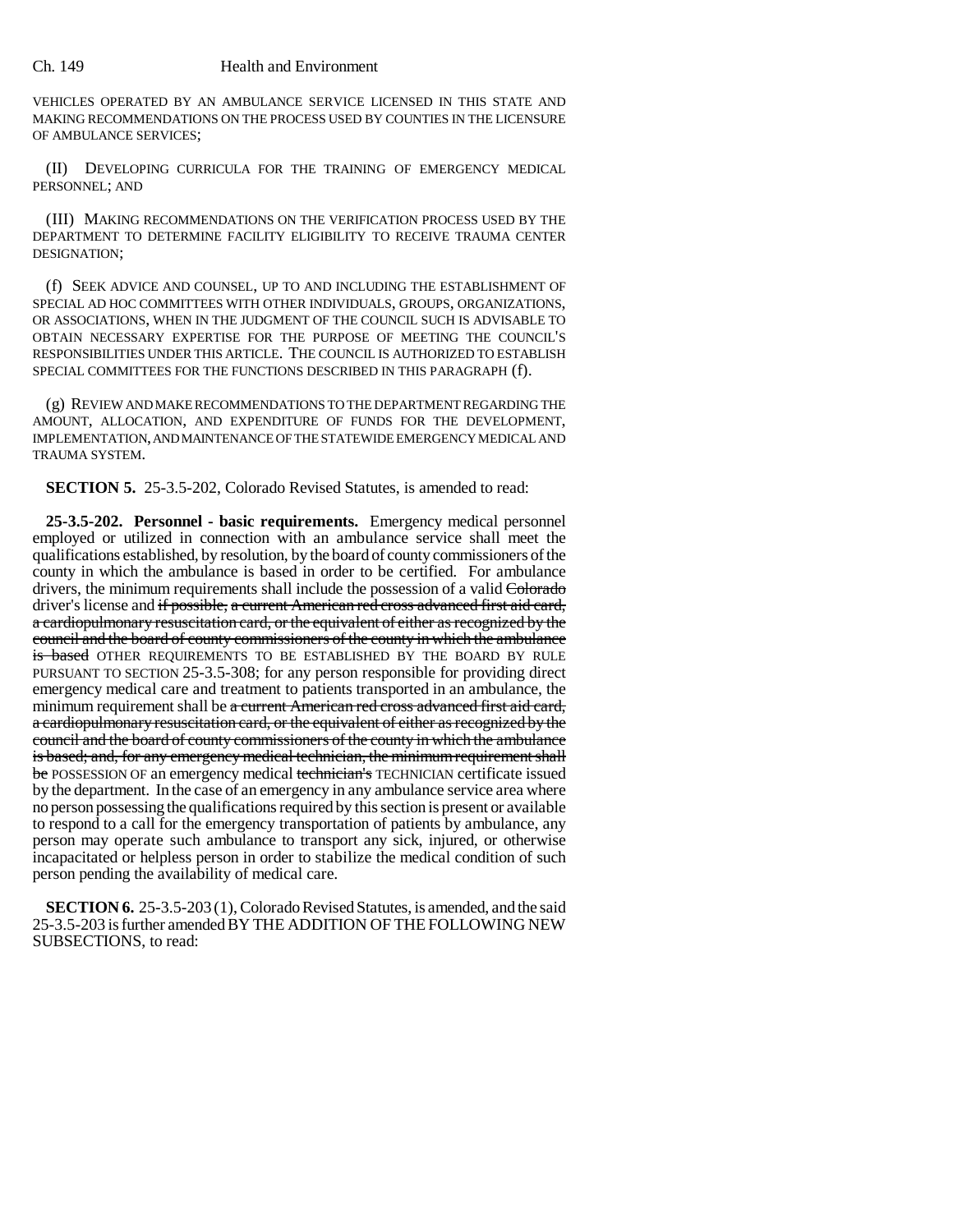**25-3.5-203. Emergency medical technicians - certification - renewal of certificate.** (1) The duties and functions of emergency medical technicians, including the acts which THAT they are authorized to perform SUBJECT TO THE MEDICAL DIRECTION OF A LICENSED PHYSICIAN, shall be regulated by rules and regulations adopted by the Colorado state board of medical examiners. The council shall advise and make recommendations to said board concerning such rules and regulations before final adoption. An emergency medical technician certificate shall be issued by the emergency medical services division of the department of public health and environment and shall be valid for a period of three years after the date of issuance. Such certificate shall be renewable at its expiration upon the certificate holder's satisfactory completion of a refresher course established pursuant to subsection (2) of this section.

(4) THE DEPARTMENT MAY, WITH REASONABLE CAUSE, ACQUIRE A CRIMINAL HISTORY RECORD FROM THE COLORADO BUREAU OF INVESTIGATION FOR THE PURPOSE OF INVESTIGATING THE HOLDER OF OR APPLICANT FOR AN EMERGENCY MEDICAL TECHNICIAN CERTIFICATE.

(5) FOR THE PURPOSES OF THIS ARTICLE, UNLESS THE CONTEXT OTHERWISE REQUIRES, "MEDICAL DIRECTION" INCLUDES, BUT IS NOT LIMITED TO, THE FOLLOWING:

(a) APPROVAL OF THE MEDICAL COMPONENTS OF TREATMENT PROTOCOLS AND APPROPRIATE PREARRIVAL INSTRUCTIONS;

(b) ROUTINE REVIEW OF PROGRAM PERFORMANCE AND MAINTENANCE OF ACTIVE INVOLVEMENT IN QUALITY IMPROVEMENTS ACTIVITIES, INCLUDING ACCESS TO DISPATCH TAPES AS NECESSARY FOR THE EVALUATION OF PROCEDURES;

(c) AUTHORITY TO RECOMMEND APPROPRIATE CHANGES TO PROTOCOLS FOR THE IMPROVEMENT OF PATIENT CARE; AND

(d) PROVIDE OVERSIGHT FOR THE ONGOING EDUCATION, TRAINING, AND QUALITY ASSURANCE FOR PROVIDERS OF EMERGENCY CARE.

**SECTION 7.** 25-3.5-301 (1) and (4), Colorado Revised Statutes, are amended to read:

**25-3.5-301. License required - exceptions.** (1) After January 1, 1978, no person shall provide ambulance service publicly or privately in this state unless that person holds a valid license to do so issued by the board of county commissioners of the county in which the ambulance service is based, except as provided in subsection (5) of this section. Licenses, permits, and renewals thereof, issued under this part 3, shall require the payment of fees in amounts not to exceed one hundred dollars, to be determined by the board, but the board may waive payment of such fees for ambulance services operated by municipalities or special districts.

(4) The board of county commissioners of any county may grant a conditional license to an ambulance service if such service is not in compliance at the time of initial application pursuant to this part 3. The conditional license shall be valid for not less than thirty days nor more than ninety days. No conditional license shall be issued to an ambulance service beginning operation after January 1, 1978. Such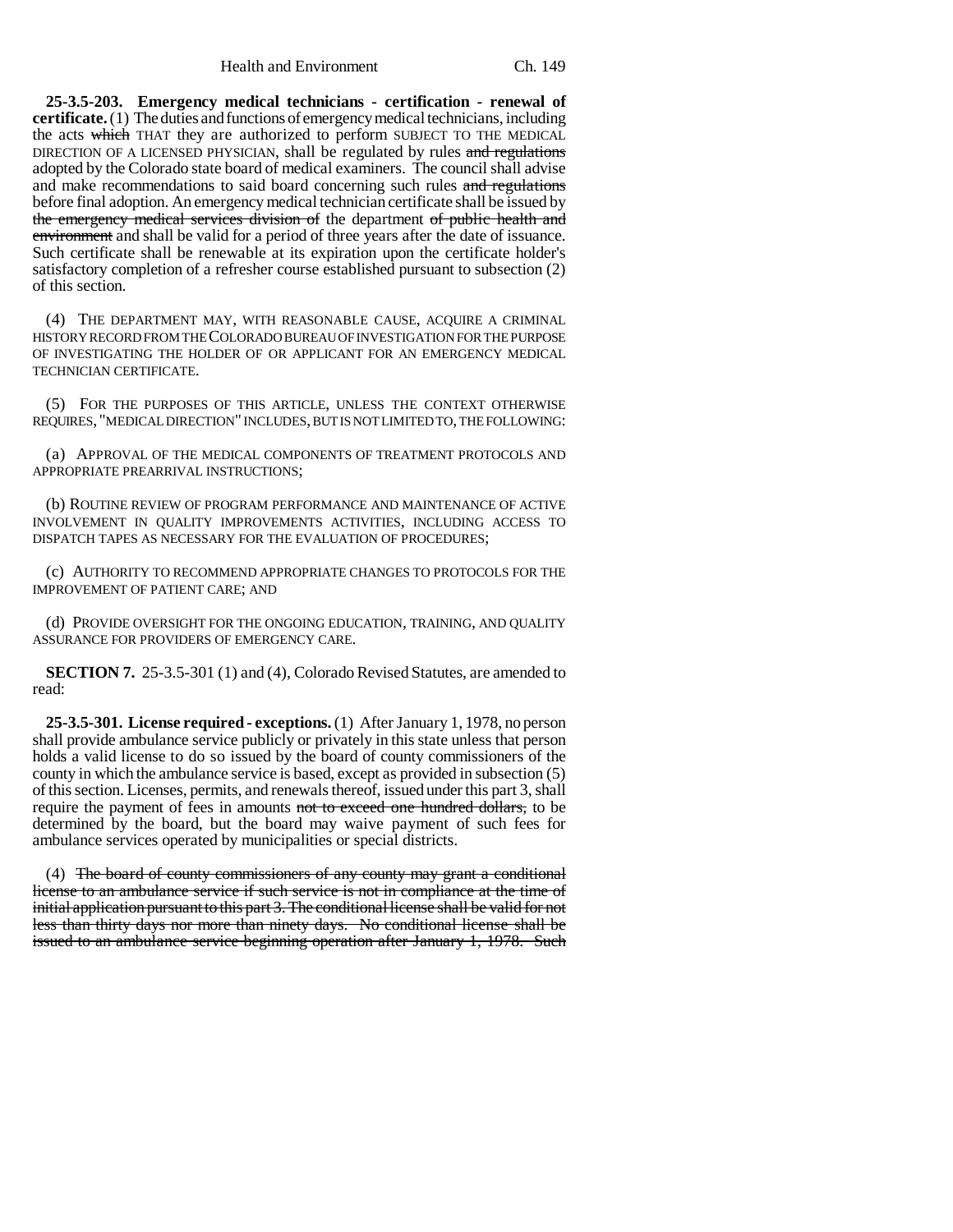conditional license shall require the ambulance service to provide the board of county commissioners, within thirty days of issuance, with either a written plan of action to comply with this part 3 or evidence of compliance with this part 3.

**SECTION 8.** Part 3 of article 3.5 of title 25, Colorado Revised Statutes, is amended BY THE ADDITION OF THE FOLLOWING NEW SECTIONS to read:

**25-3.5-307. Licensure of fixed-wing and rotor-wing ambulances - cash fund created.** (1) ALL FIXED-WING AND ROTOR-WING AMBULANCE SERVICES SHALL BE LICENSED BY THE DEPARTMENT. THE BOARD SHALL PROMULGATE RULES FOR THE LICENSURE REQUIREMENTS, THE REASONABLE FEE FOR LICENSURE, AND THE SUSPENSION, REVOCATION, OR DENIAL OF A LICENSE. ALL RULES SHALL BE PROMULGATED IN CONSULTATION WITH THE PROVIDERS OF FIXED-WING AND ROTOR-WING AMBULANCE SERVICES. THE BOARD SHALL COMPLETE ITS RULE-MAKING NO LATER THAN JANUARY 1, 2002.

(2) (a) FEES COLLECTED BY THE DEPARTMENT PURSUANT TO THIS SECTION SHALL COVER THE DIRECT AND INDIRECT COSTS ASSOCIATED WITH SUCH LICENSURE AND SHALL BE TRANSMITTED TO THE STATE TREASURER WHO SHALL CREDIT THE SAME TO THE FIXED-WING AND ROTOR-WING AMBULANCES CASH FUND, WHICH FUND IS HEREBY CREATED IN THE STATE TREASURY.

(b) ANY INTEREST DERIVED FROM THE DEPOSIT AND INVESTMENT OF MONEYS IN THE FIXED-WING AND ROTOR-WING AMBULANCES CASH FUND SHALL BE CREDITED TO SUCH FUND. ANY UNEXPENDED OR UNENCUMBERED MONEYS REMAINING IN SUCH FUND AT THE END OF A FISCAL YEAR SHALL REMAIN IN THE FUND AND SHALL NOT REVERT OR BE TRANSFERRED TO THE GENERAL FUND OR ANY OTHER FUND OF THE STATE.

**25-3.5-308. Rules.** (1) THE BOARD SHALL ADOPT RULES FOR THE MINIMUM REQUIREMENTS FOR GROUND, FIXED-WING, AND ROTOR-WING AMBULANCE SERVICE LICENSING, INCLUDING, BUT NOT LIMITED TO:

(a) MINIMUM EQUIPMENT TO BE CARRIED ON AN AMBULANCE PURSUANT TO SECTION 25-3.5-104;

(b) STAFFING REQUIREMENTS FOR AMBULANCES AS REQUIRED IN SECTION 25-3.5-104;

(c) MEDICAL OVERSIGHT AND QUALITY IMPROVEMENT OF AMBULANCE SERVICES PURSUANT TO SECTION 25-3.5-704 (2) (g);

(d) THE PROCESS USED TO INVESTIGATE COMPLAINTS AGAINST AN AMBULANCE SERVICE; AND

(e) DATA COLLECTION AND REPORTING TO THE DEPARTMENT BY AN AMBULANCE SERVICE.

**SECTION 9.** 25-3.5-501 (1), Colorado Revised Statutes, is amended to read:

**25-3.5-501. Records.** (1) Each ambulance service AGENCY THAT TRANSPORTS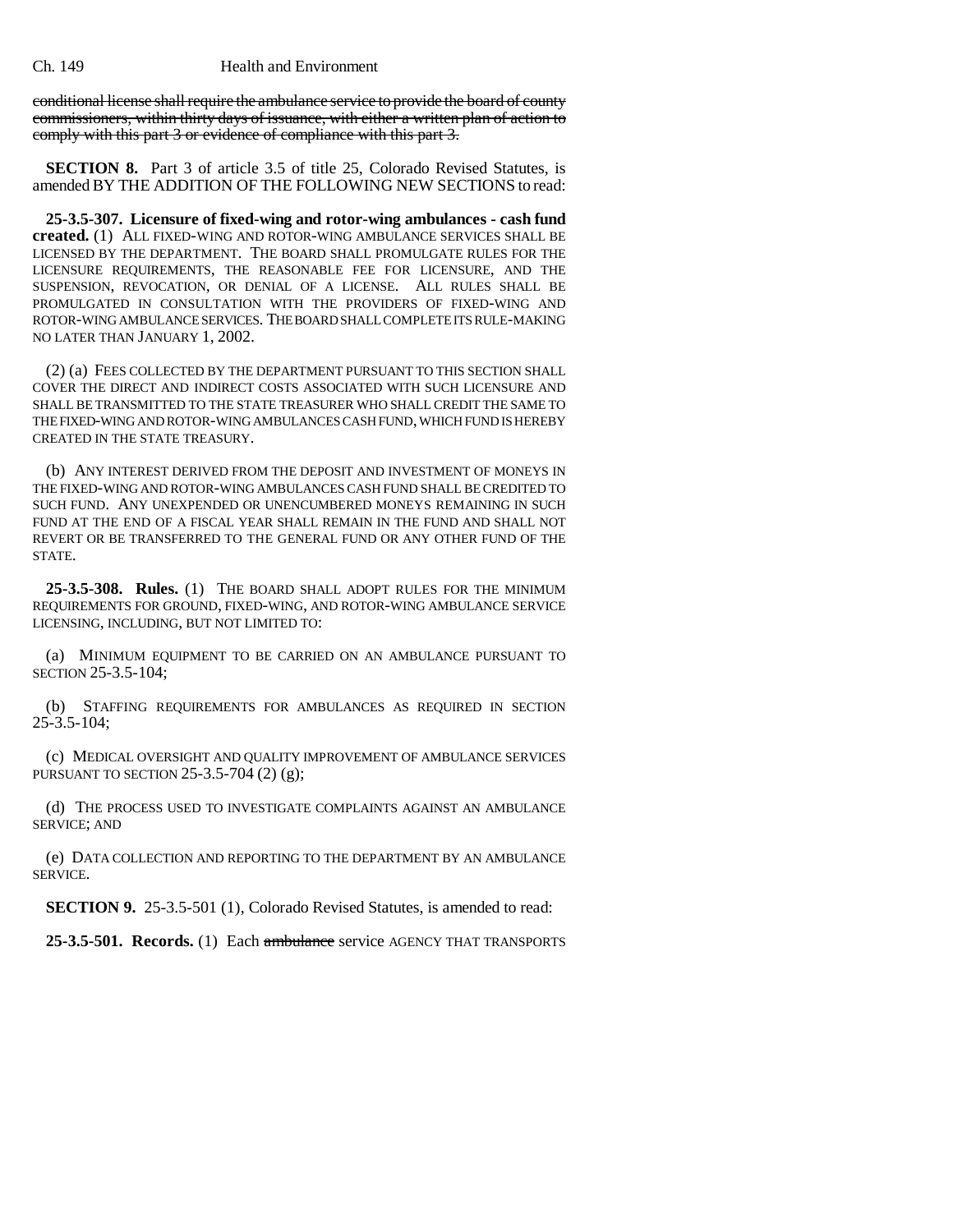Health and Environment Ch. 149

PATIENTS OR INJURED PERSONS shall prepare and transmit copies of uniform and standardized records OR DATA FILES, as specified by regulation adopted by the department BOARD, concerning the transportation and treatment of patients in order to evaluate the performance of the emergency medical AND TRAUMA services system, AS SPECIFIED IN SECTION 25-3.5-704 (2) (h) (I), and to plan systematically for improvements in said system at all levels. THE BOARD SHALL SPECIFY THE FORMAT, TIME FRAME, AND DATA ELEMENTS OF THE RECORDS AND DATA FILES THAT THE SERVICE AGENCIES SHALL SUBMIT TO THE DEPARTMENT. SUCH RECORDS AND DATA FILES SHALL BE STRICTLY CONFIDENTIAL PURSUANT TO SECTION 25-3.5-704 (2) (h) (II).

**SECTION 10.** 25-3.5-601, Colorado Revised Statutes, is amended to read:

**25-3.5-601. Legislative declaration.** (1) The general assembly recognizes that an efficient and reliable statewide emergency medical AND TRAUMA network would serve not only to promote the health, safety, and welfare of Colorado residents, but would also, by increasing safety throughout the state, indirectly serve to facilitate tourism and economic development in the state.

(2) The general assembly also finds that accident victims are often transported over state highways and that an improved response to accidents through an efficient and reliable statewide emergency medical AND TRAUMA network impacts both directly and indirectly on the maintenance and supervision of the public highways of this state.

(3) Therefore, it is the purpose of this part 6 to enhance emergency medical AND TRAUMA services statewide by financially assisting local emergency medical AND TRAUMA service providers who operate or wish to operate in the counties in their efforts to improve the quality and effectiveness of local emergency medical AND TRAUMA services, including emergency medical AND TRAUMA equipment and communications, and by supporting the overall coordination of such efforts by the emergency medical services division in the department. of public health and environment.

**SECTION 11.** 25-3.5-602 (1), (3), and (4), Colorado Revised Statutes, are amended to read:

**25-3.5-602. Definitions.** As used in this part 6, unless the context otherwise requires:

(1) "Council" means the state advisory council on emergency medical AND TRAUMA services created in section 25-3.5-104.

(3) "EMS division" means the emergency medical services division of the department. "EMTS" MEANS EMERGENCY MEDICAL AND TRAUMA SERVICES.

(4) "Local emergency medical AND TRAUMA service providers" includes, but is not limited to, local governing boards, training centers, hospitals, special districts, and other private and public service providers which THAT have as their purpose the provision of emergency medical AND TRAUMA services.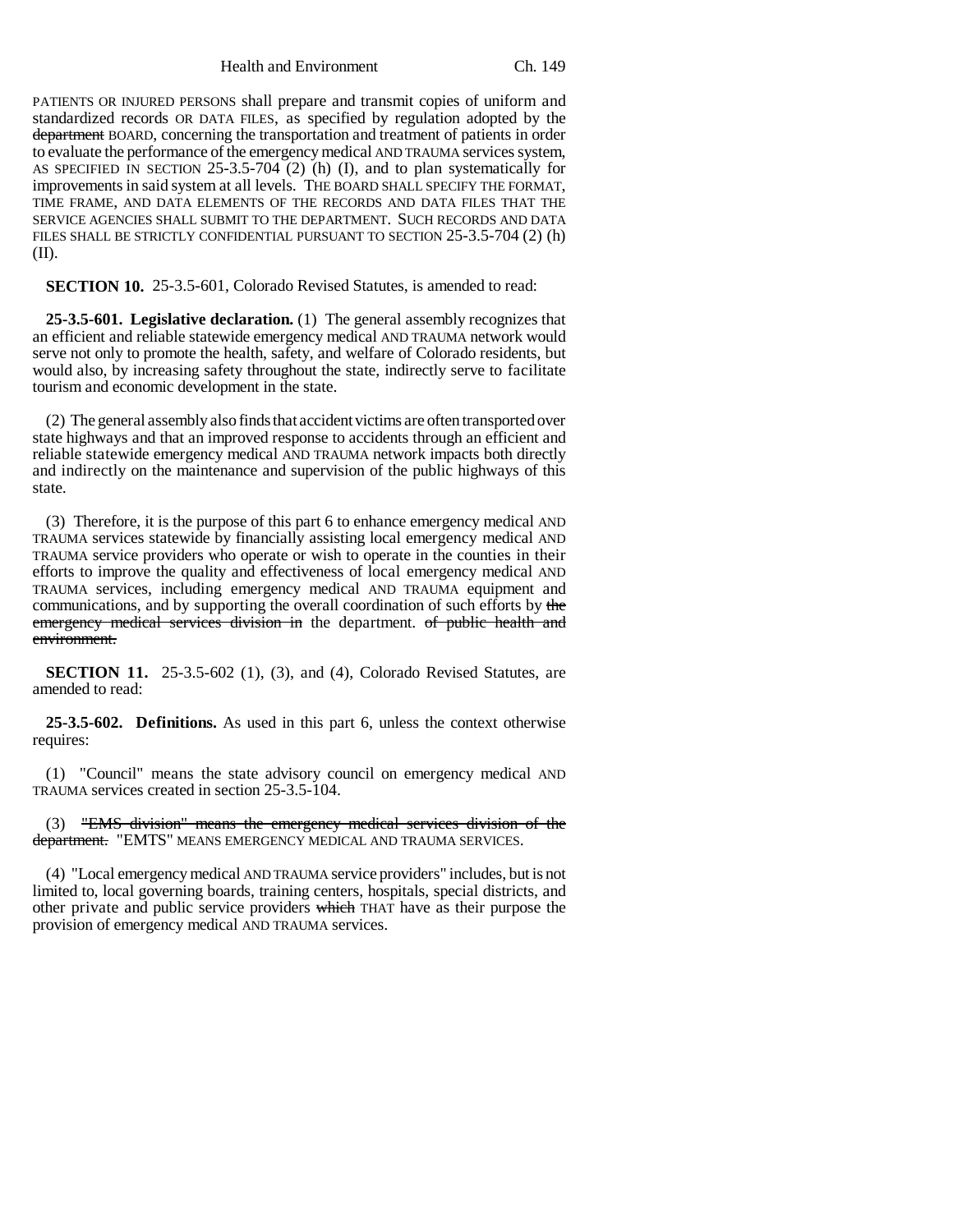**SECTION 12.** The introductory portion to 25-3.5-603 (2), 25-3.5-603 (2) (a) (I), (2) (a) (II) (A), and (2) (b), the introductory portion to  $25-3.5-603$  (2) (c), and 25-3.5-603 (2) (c) (I) and (2) (c) (II), Colorado Revised Statutes, are amended, and the said 25-3.5-603 is further amended BY THE ADDITION OF A NEW SUBSECTION, to read:

**25-3.5-603. Emergency medical services account - creation - allocation of funds.** (2) FROM JULY 1, 2000, TO JUNE 30, 2002, moneys in the emergency medical services account shall be appropriated as follows:

(a) (I) At least sixty percent of the moneys appropriated shall be appropriated to the department for distribution as grants to local emergency medical AND TRAUMA service providers pursuant to the emergency medical services (EMS) (EMTS) grant program set forth in section 25-3.5-604.

(II) Of the sixty percent which is appropriated for grants:

(A) One hundred thousand dollars shall remain in the account for unexpected emergencies which THAT arise after the deadline for grant applications has passed. The department with the assistance of the EMS division and the council shall promulgate any rules and regulations necessary to define the expenditures of such emergency funds.

(b) At least twenty percent of the moneys appropriated shall be appropriated to the department for distribution to counties in accordance with the provisions of section 25-3.5-605 for planning and, to the extent possible, coordination of emergency medical AND TRAUMA services in the county and between counties, when it would provide for better service geographically.

(c) The remaining moneys appropriated from the emergency medical services account shall be appropriated for the direct and indirect costs of planning, developing, implementing, maintaining, and improving the statewide emergency medical AND TRAUMA services system. Such costs shall include:

(I) The actual direct and indirect costs incurred by the division DEPARTMENT in issuing emergency medical technician certificates and renewals pursuant to section 25-3.5-203 (1) and certificates of successful completion of a training program as provided for in section 25-3.5-201 (2);

(II) Providing technical assistance and support to local governments and local emergency medical AND TRAUMA service providers, operating a statewide data collection system, coordinating local and state programs, providing assistance in selection and purchasing of medical and communication equipment, and administering the EMS EMTS grant program; and

(2.5) ON AND AFTER JULY 1,2002, MONEYS IN THE EMERGENCY MEDICAL SERVICES ACCOUNT SHALL BE APPROPRIATED:

(a) (I) TO THE DEPARTMENT FOR DISTRIBUTION AS GRANTS TO LOCAL EMERGENCY MEDICAL AND TRAUMA SERVICE PROVIDERS PURSUANT TO THE EMERGENCY MEDICAL AND TRAUMA SERVICES (EMTS) GRANT PROGRAM SET FORTH IN SECTION 25-3.5-604.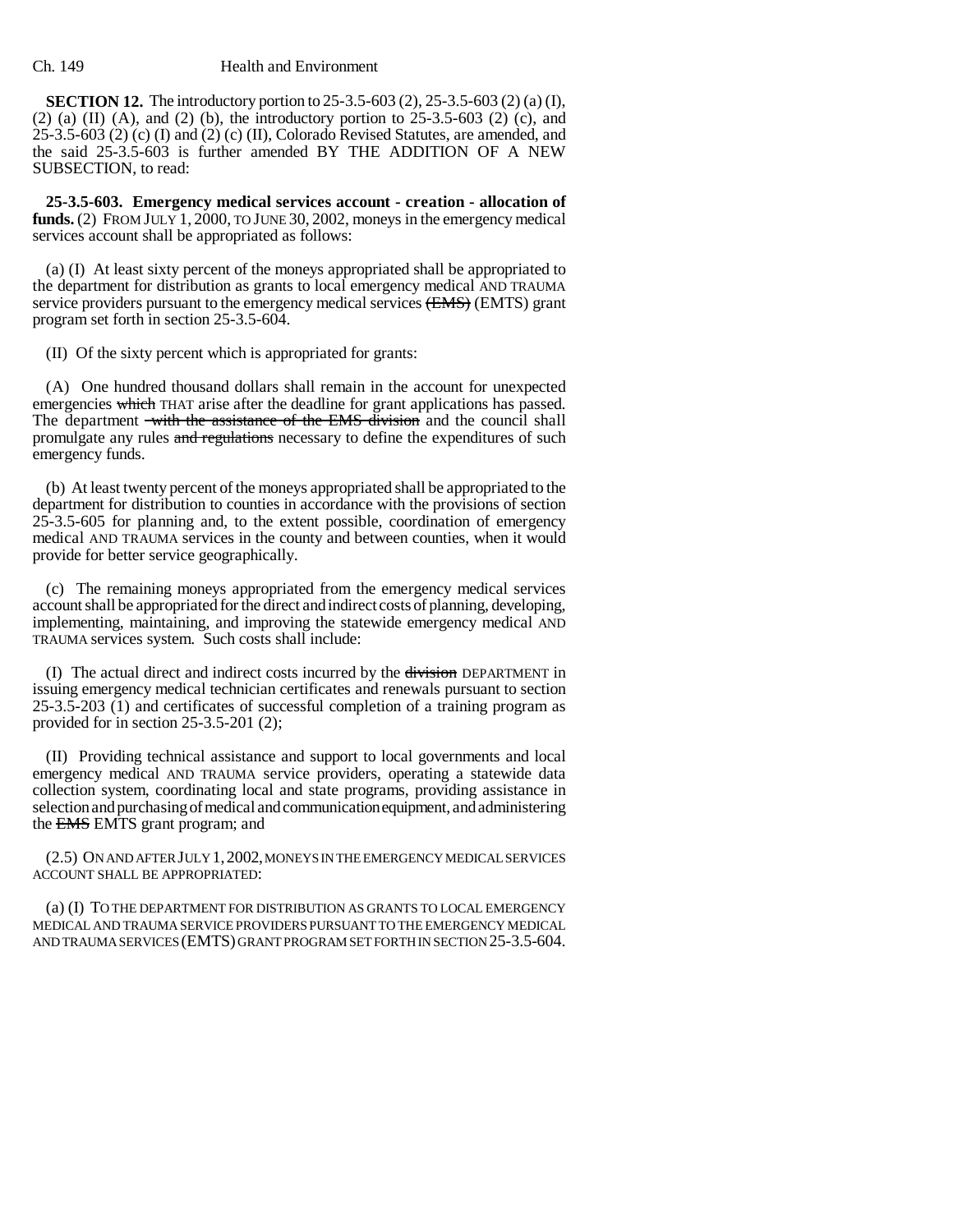(II) OF THE AMOUNT APPROPRIATED PURSUANT TO SUBPARAGRAPH (I) OF THIS PARAGRAPH (a) FOR GRANTS:

(A) ONE HUNDRED THOUSAND DOLLARS SHALL REMAIN IN THE ACCOUNT FOR UNEXPECTED EMERGENCIES THAT ARISE AFTER THE DEADLINE FOR GRANT APPLICATIONS HAS PASSED. THE DEPARTMENT AND THE COUNCIL SHALL PROMULGATE ANY RULES NECESSARY TO DEFINE THE EXPENDITURES OF SUCH EMERGENCY FUNDS.

(B) A MINIMUM OF ONE HUNDRED FIFTY THOUSAND DOLLARS SHALL BE AWARDED TO OFFSET THE TRAINING COSTS OF EMERGENCY MEDICAL TECHNICIANS, EMERGENCY MEDICAL DISPATCHERS, EMERGENCY MEDICAL SERVICES INSTRUCTORS, EMERGENCY MEDICAL SERVICES COORDINATORS, AND OTHER PERSONNEL WHO PROVIDE EMERGENCY MEDICAL SERVICES. OF SAID ONE HUNDRED FIFTY THOUSAND DOLLARS, NO LESS THAN EIGHTY PERCENT SHALL BE USED IN THE TRAINING OF EMERGENCY MEDICAL TECHNICIANS.

(b) (I) TO THE DEPARTMENT FOR DISTRIBUTION FOR EACH COLORADO COUNTY WITHIN A RETAC NO LESS THAN FIFTEEN THOUSAND DOLLARS AND SEVENTY-FIVE THOUSAND DOLLARS TO EACH RETAC, IN ACCORDANCE WITH SECTION 25-3.5-605 FOR PLANNING AND, TO THE EXTENT POSSIBLE, COORDINATION OF EMERGENCY MEDICAL AND TRAUMA SERVICES IN THE COUNTY AND BETWEEN COUNTIES WHEN SUCH COORDINATION WOULD PROVIDE FOR BETTER SERVICE GEOGRAPHICALLY. IN THE EVENT THAT A RETAC IS COMPOSED OF LESS THAN FIVE COUNTIES AS OF JULY 1, 2002, THE COUNCIL SHALL RECOMMEND THAT FOR EACH COLORADO COUNTY WITHIN SUCH RETAC, THE RETAC SHALL RECEIVE FIFTEEN THOUSAND DOLLARS IN ACCORDANCE WITH SECTION 25-3.5-605 FOR PLANNING AND, TO THE EXTENT POSSIBLE, COORDINATION OF EMERGENCY MEDICAL AND TRAUMA SERVICES IN THE COUNTY AND BETWEEN COUNTIES WHEN SUCH COORDINATION WOULD PROVIDE FOR BETTER SERVICE GEOGRAPHICALLY. ANY RETAC MAY APPLY FOR ADDITIONAL MONEYS AND MAY RECEIVE SUCH MONEYS IF THE REQUEST IS APPROVED BY THE COUNCIL, SO LONG AS THE MONEYS ARE USED IN ACCORDANCE WITH SECTION 25-3.5-605 FOR PLANNING AND, TO THE EXTENT POSSIBLE, COORDINATION OF EMERGENCY MEDICAL AND TRAUMA SERVICES IN THE COUNTY AND BETWEEN COUNTIES WHEN SUCH COORDINATION WOULD PROVIDE FOR BETTER SERVICE GEOGRAPHICALLY.

(II) A COUNTY MAY REQUEST TO THE COUNCIL THAT THE COUNTY'S REPRESENTATIVE FIFTEEN THOUSAND DOLLARS BE DIVIDED BETWEEN TWO DIFFERENT RETACS PURSUANT TO SECTION 25-3.5-704 (2) (c) (IV) (B).

(c) TO THE DIRECT AND INDIRECT COSTS OF PLANNING, DEVELOPING, IMPLEMENTING, MAINTAINING, AND IMPROVING THE STATEWIDE EMERGENCY MEDICAL AND TRAUMA SERVICES SYSTEM. SUCH COSTS SHALL INCLUDE:

(I) PROVIDING TECHNICAL ASSISTANCE AND SUPPORT TO LOCAL GOVERNMENTS, LOCAL EMERGENCY MEDICAL AND TRAUMA SERVICE PROVIDERS, AND RETACS OPERATING A STATEWIDE DATA COLLECTION SYSTEM, COORDINATING LOCAL AND STATE PROGRAMS, PROVIDING ASSISTANCE IN SELECTION AND PURCHASING OF MEDICAL AND COMMUNICATION EQUIPMENT, AND ADMINISTERING THE EMTS GRANT PROGRAM; AND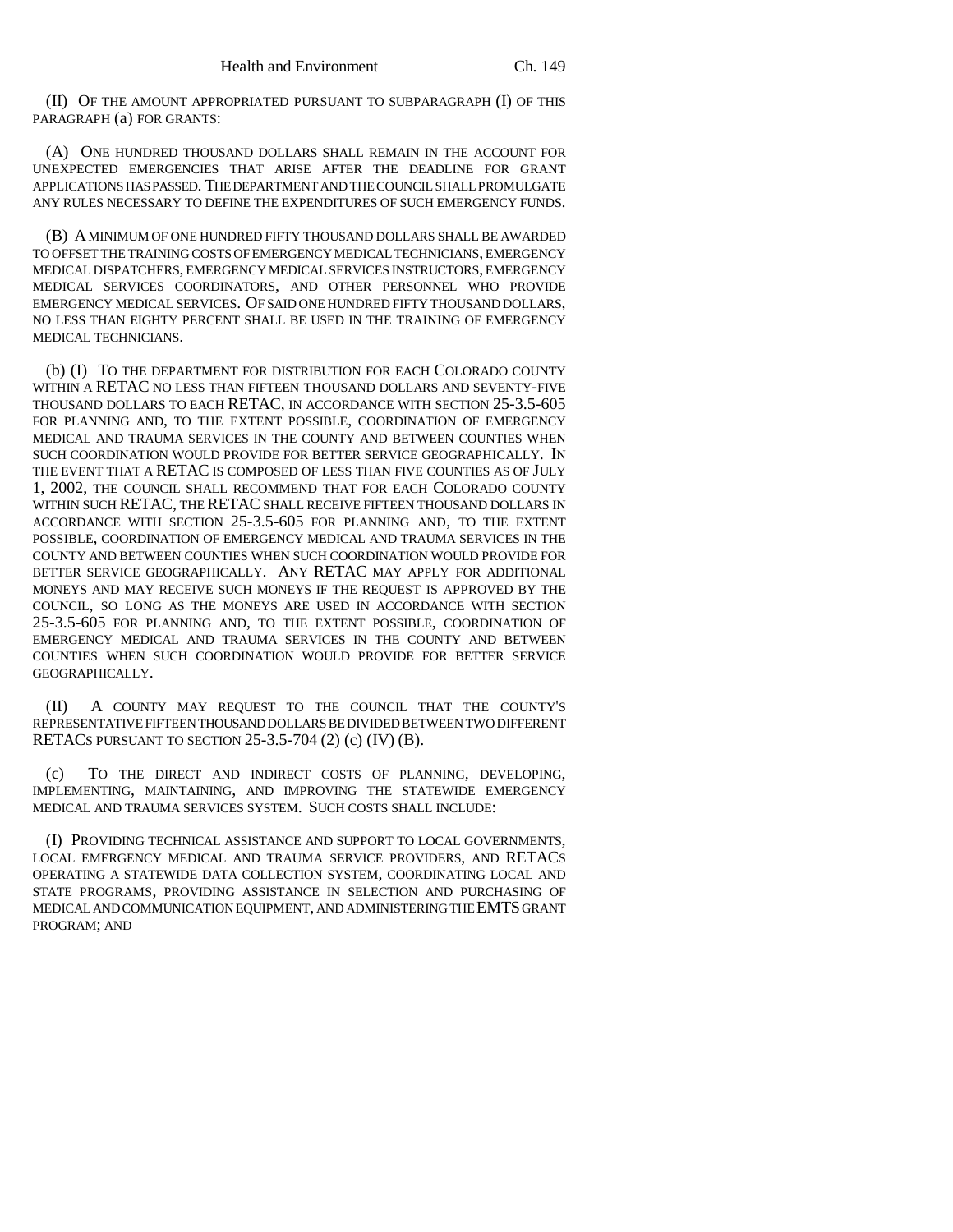(II) THE COSTS OF THE DEPARTMENT OF REVENUE IN COLLECTING THE ADDITIONAL MOTOR VEHICLE REGISTRATION FEE PURSUANT TO SECTION 42-3-134 (28), C.R.S.

**SECTION 13.** 25-3.5-604 (1), (2) (a), and (2) (b), Colorado Revised Statutes, are amended, and the said 25-3.5-604 is further amended BY THE ADDITION OF A NEW SUBSECTION, to read:

**25-3.5-604. EMTS grant program - EMS account - role of council and the department - rules - awards.** (1) (a) The council shall make recommendations to the department on rules and regulations concerning the application for and distribution of grants to local emergency medical service providers and other local, regional, or statewide EMS entities MONEYS FROM THE EMS ACCOUNT for the development, maintenance, and improvement of emergency medical AND TRAUMA services in Colorado AND FOR THE ESTABLISHMENT OF PRIORITIES FOR EMERGENCY MEDICAL AND TRAUMA SERVICES GRANTS.

(b) Any rules and regulations which THAT relate to the distribution of grants shall provide that awards shall be made on the basis of a substantiated need and that priority shall be given to those applicants which THAT have underdeveloped or aged emergency medical AND TRAUMA services equipment or systems.

(c) The department, with advice UPON RECOMMENDATIONS from the council,  $\frac{may}{dd}$ establish priorities for the EMS grant program and SHALL allocate moneys for the purpose of implementing statewide projects to enhance improvement of all local systems PURSUANT TO SECTION 25-3.5-603.

(2) (a) Applications for grants shall be made to the EMS division DEPARTMENT commencing January,  $\frac{1990}{2001}$ , and each January thereafter, EXCEPT AS OTHERWISE PROVIDED IN SECTION 25-3.5-603 (2.5).

(b) The EMS division DEPARTMENT shall review each application and make awards in accordance with the rules and regulations promulgated pursuant to subsection (1) of this section.

(4) THE COUNCIL SHALL REVIEW THE ADEQUACY OF FUNDING FOR EACH RETAC FOR THE PERIOD BEGINNING JULY 1, 2002. THE REVIEW SHALL BE COMPLETED BY DECEMBER 31, 2005. THE COUNCIL MAY RECOMMEND ANY NECESSARY CHANGES TO THE DEPARTMENT AS A RESULT OF THE REVIEW CONDUCTED PURSUANT TO THIS SUBSECTION (4).

**SECTION 14.** 25-3.5-605 (1), (2), and (3), Colorado Revised Statutes, are amended, and the said 25-3.5-605 is further amended BY THE ADDITION OF A NEW SUBSECTION, to read:

**25-3.5-605. Improvement of county emergency medical and trauma services - eligibility for county funding - manner of distributing funds - repeal.** (1) Beginning January 1, 1991, and each January 1 thereafter, UNTIL JULY 1, 2002, moneys in the emergency medical services account which THAT are appropriated for distribution to counties for planning and, to the extent possible, coordination of emergency medical AND TRAUMA services in and between the counties, shall be apportioned equally among the counties which THAT satisfy the criteria set forth in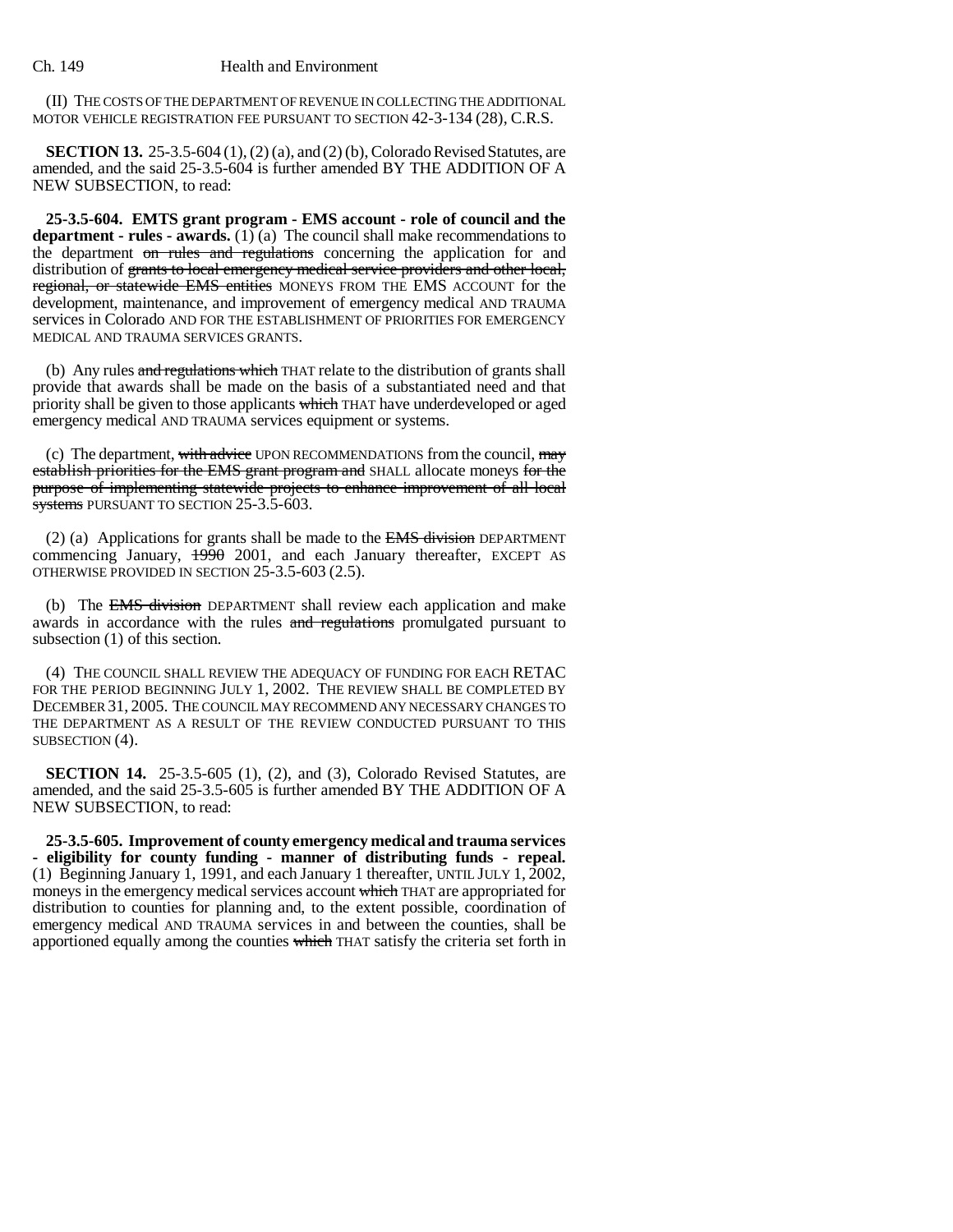subsection (2) of this section. AFTER JULY 1, 2002, MONEYS IN THE EMERGENCY MEDICAL SERVICES ACCOUNT SHALL BE APPORTIONED PURSUANT TO SUBSECTION (2) OF THIS SECTION.

(2) In order to qualify for moneys under this section, a county shall:

(a) Comply with all provisions of part 3 of this article regarding the inspection and licensing of ambulances which THAT are based in the county;

(b) Require all licensed ambulance services to utilize the statewide emergency medical AND TRAUMA services uniform prehospital care reporting system operated by the department;

(c) (I) Develop and maintain an emergency medical AND TRAUMA services plan which THAT:

 $(H)$  (A) Identifies the existing EMS EMTS system AND deficiencies of the existing system and provides for goals and objectives and the estimated costs for improving or upgrading the existing system;

(II) (B) Identifies ways in which emergency medical AND TRAUMA service providers can coordinate responses so that such responses are cooperative rather than duplicative;

 $(HH)$  (C) Promotes mechanisms for the efficient sharing of resources in disasters or multiple casualty incidents, such as mutual aid agreements between counties and adjacent emergency medical AND TRAUMA services entities.

(II) THIS PARAGRAPH (c) IS REPEALED, EFFECTIVE OCTOBER 1, 2001.

(d) Ensure that all moneys received pursuant to this section shall be expended on developing and updating the emergency medical AND TRAUMA services plan and other emergency medical AND TRAUMA services needs of the county such as:

(I) Training and certification of emergency medical technicians;

(II) Assisting local emergency medical AND TRAUMA providers in applying for grants under section 25-3.5-604;

(III) Improving the emergency medical AND TRAUMA services system on a county wide or regional basis and implementing the county emergency medical AND TRAUMA services plan;

(e) (I) No later than October 1 of each year, submit to the council an annual report from the board of county commissioners which THAT details the county's emergency medical AND TRAUMA services plan and any revisions to such plan and which THAT details the expenditure of moneys received. Such report and plan shall be in a format specified by the council and the EMS division DEPARTMENT. In instances where the council finds such report inadequate, the county shall resubmit the report to the council by December 1.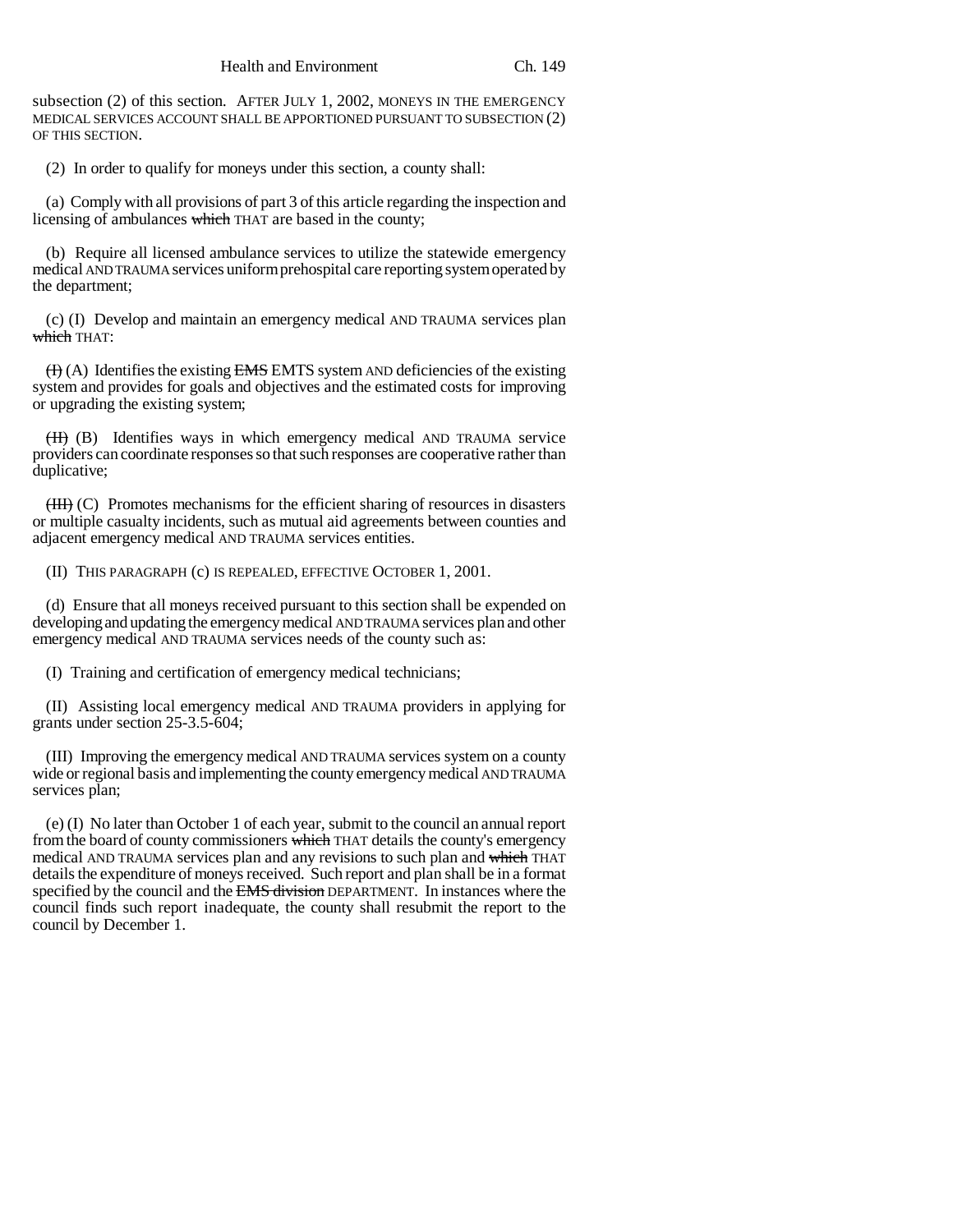(II) THIS PARAGRAPH (e) IS REPEALED, EFFECTIVE OCTOBER 1, 2002.

(2.5) (a) ON AND AFTER OCTOBER 1, 2003, AND EACH OCTOBER 1 THEREAFTER, EACH RETAC SHALL SUBMIT TO THE COUNCIL AN ANNUAL FINANCIAL REPORT THAT DETAILS THE EXPENDITURE OF MONEY RECEIVED. SUCH REPORT SHALL BE IN A FORMAT SPECIFIED BY THE COUNCIL AND THE DEPARTMENT. IN INSTANCES WHERE THE COUNCIL FINDS SUCH REPORT INADEQUATE, THE RETAC SHALL RESUBMIT THE REPORT TO THE COUNCIL BY DECEMBER 1 OF THE SAME YEAR.

(b) ON AND AFTER JULY 1, 2003, AND EVERY OTHER JULY 1 THEREAFTER, EACH RETAC SHALL SUBMIT TO THE COUNCIL A BIENNIAL PLAN THAT DETAILS THE RETAC'S EMTS PLAN AND ANY REVISIONS PURSUANT TO SECTION 25-3.5-704 (2) (c) (I) (B). IF THE RETAC INCLUDES A COUNTY THAT HAS BEEN DIVIDED GEOGRAPHICALLY PURSUANT TO SECTION 25-3.5-704 (2) (c) (IV), THE PLAN SHALL INCLUDE AN EVALUATION OF SUCH DIVISION. SUCH PLAN SHALL BE IN A FORMAT SPECIFIED BY THE COUNCIL AND THE DEPARTMENT. IN INSTANCES WHERE THE COUNCIL FINDS SUCH PLAN INADEQUATE, THE RETAC SHALL RESUBMIT THE PLAN TO THE COUNCIL BY AUGUST 1 OF THE SAME YEAR.

(3) Funds distributed to counties pursuant to this section shall be used in planning the improvement of existing county EMS EMERGENCY MEDICAL AND TRAUMA SERVICE programs and shall not be used to supplant moneys already allocated by the county for emergency medical AND TRAUMA services.

**SECTION 15.** 25-3.5-606, Colorado Revised Statutes, is amended to read:

25-3.5-606. Annual report. No later than January 1, 1991, and prior to January 1 NOVEMBER 1 of each year thereafter, the department, in cooperation with the council, shall submit a report to the health, environment, welfare, and institutions committees and the joint budget committee of the general assembly on the moneys credited to the emergency medical services account and on the expenditure of such moneys during the preceding fiscal year. Such report shall contain a listing of the grant recipients, proposed projects, and a statement of the short-term and long-term planning goals of the department the EMS division, and the council to further implement the provisions of this part 6.

**SECTION 16.** 25-3.5-703 (1), (5), and (6.5), Colorado Revised Statutes, are amended, and the said 25-3.5-703 is further amended BY THE ADDITION OF THE FOLLOWING NEW SUBSECTIONS, to read:

**25-3.5-703. Definitions.** As used in this article, unless the context otherwise requires:

(1) "Area trauma advisory council" or "ATAC" means the representative body appointed by the governing body of counties and cities and counties for the purpose of providing recommendations concerning area trauma plans for the counties and cities and counties throughout the state.

(3.5) "COUNCIL" MEANS THE STATE EMERGENCY MEDICAL AND TRAUMA SERVICES ADVISORY COUNCIL CREATED BY SECTION 25-3.5-104.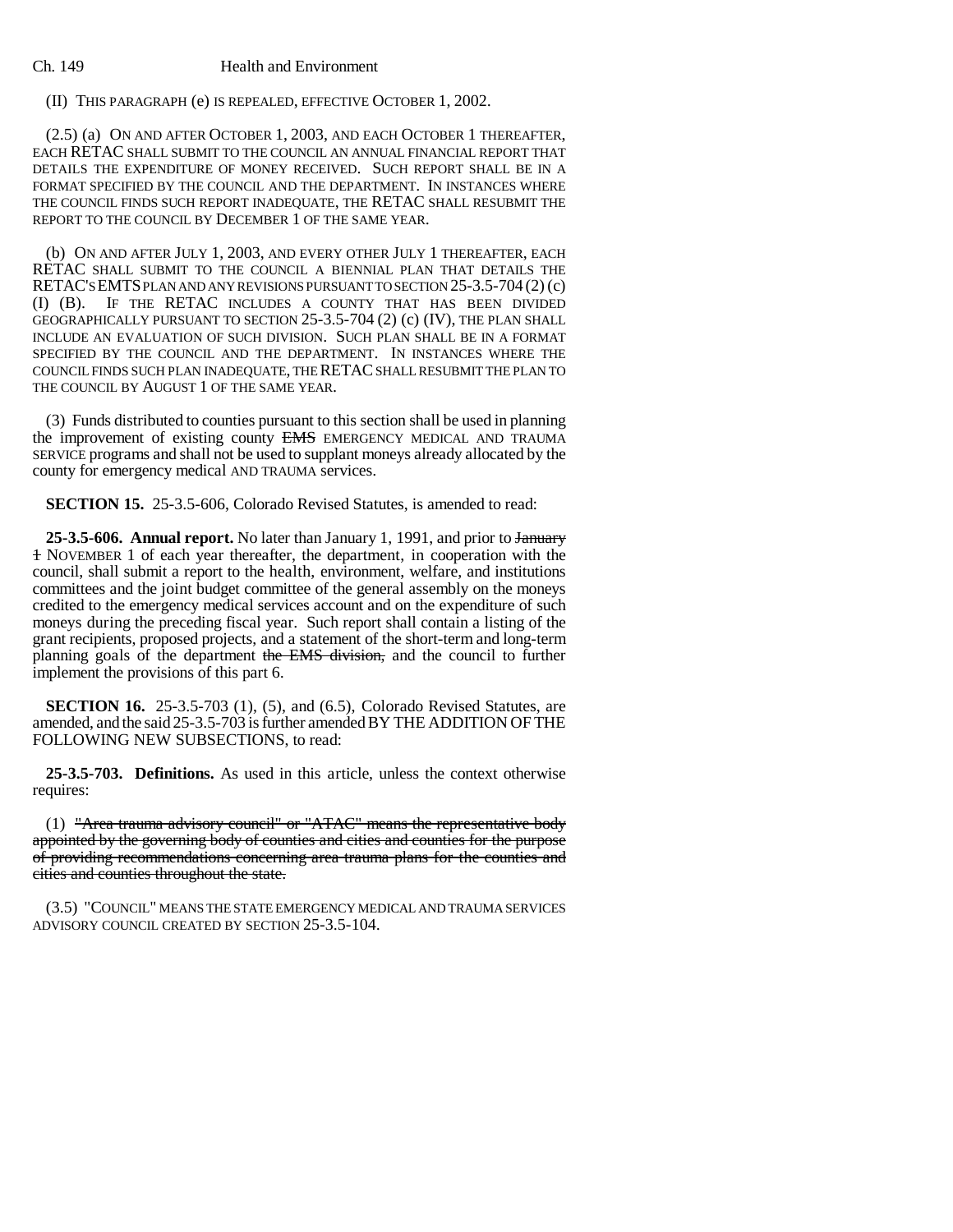(5) "EMS Council" means the emergency medical services council created by section 25-3.5-104.

(6.5) "Key resource facility" means a level I or level II certified trauma facility that provides consultation and technical assistance to  $\alpha$ n ATAC A RETAC, as such term is defined in subsection  $(1)$  (6.8) of this section, regarding education, quality, training, communication, and other trauma issues described in this part 7 that relate to the development of the statewide trauma care system.

(6.8) "REGIONAL EMERGENCY MEDICAL AND TRAUMA SERVICES ADVISORY COUNCIL" OR "RETAC" MEANS THE REPRESENTATIVE BODY APPOINTED BY THE GOVERNING BODIES OF COUNTIES OR CITIES AND COUNTIES FOR THE PURPOSE OF PROVIDING RECOMMENDATIONS CONCERNING REGIONAL AREA EMERGENCY MEDICAL AND TRAUMA SERVICE PLANS FOR SUCH COUNTIES OR CITIES AND COUNTIES.

**SECTION 17.** 25-3.5-703 (4) (a), (4) (b), (4) (c), (4) (d), and (4) (f), Colorado Revised Statutes, are amended, and the said 25-3.5-703 (4) is further amended BY THE ADDITION OF A NEW PARAGRAPH, to read:

**25-3.5-703. Definitions.** As used in this article, unless the context otherwise requires:

(4) "Designation" means the process undertaken by the department to assign a status to a health care facility based on the level of trauma services the facility is capable of and committed to providing to injured persons. Facilities may be designated at one of the following levels:

(a) Nondesignated, which is for facilities that do not meet the criteria required for level I to  $\mathbb{H} \vee \overline{\mathbb{V}}$  facilities, but that receive and are accountable for injured persons, which accountability includes having a transfer agreement to transfer persons to level I to HV V facilities as appropriate DETERMINED BY RULES PROMULGATED BY THE BOARD;

(a.5) LEVEL V, WHICH IS FOR BASIC TRAUMA CARE IN RURAL AREAS, INCLUDING RESUSCITATION, STABILIZATION, AND ARRANGEMENT FOR THE TRANSFER OF ALL PATIENTS WITH POTENTIALLY LIFE- OR LIMB-THREATENING INJURIES, CONSISTENT WITH TRIAGE AND TRANSPORT PROTOCOLS AS RECOMMENDED BY THE COUNCIL AND ADOPTED BY THE BOARD. LEVEL V FACILITIES SHALL TRANSFER PATIENTS WITHIN THEIR OWN REGION OR TO A HIGHER LEVEL FACILITY IN ANOTHER REGION, AS DESCRIBED IN PARAGRAPHS (c), (d), AND (e) OF THIS SUBSECTION (4).

(b) Level IV, which is for basic trauma care, including resuscitation, stabilization, and arrangement for appropriate transfer of persons requiring a higher level of care based upon patient criticality and triage practices within each facility, which are consistent with triage criteria and transport protocols as recommended by the statewide trauma council and adopted by the board. These facilities must transfer appropriate patients to a higher level facility within their own region or to a higher level facility in another region, as described in paragraphs (d) and (e) of this subsection (4).

(c) Level III, which is for general trauma care, including resuscitation,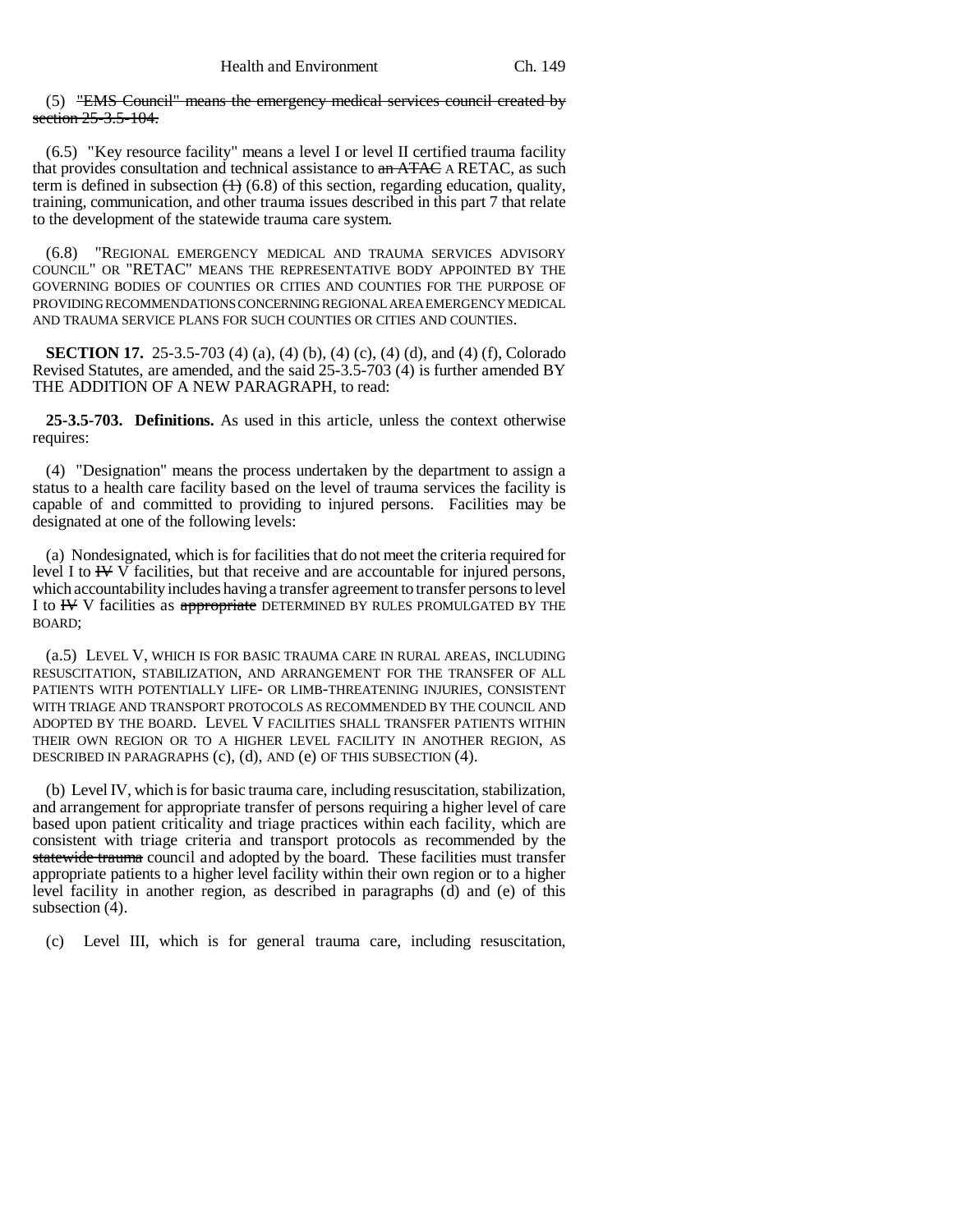stabilization, and assessment of injured persons, and either the provision of care for the injured person or arrangement for appropriate transfer based upon patient criticality and triage practices within each facility, which are consistent with triage criteria and transport protocols as recommended by the statewide trauma council and adopted by the board. The facilities must transfer appropriate patients to a higher level facility within its own region or to a higher level facility in another region, as described in paragraphs (d) and (e) of this subsection (4).

(d) Level II, which is for major trauma care based upon patient criticality and triage practices within each facility, which are consistent with triage criteria and transport protocols as recommended by the statewide trauma council and adopted by the board. This type of facility may serve as a resource for lower level facilities when a level I facility, as described in paragraph (e) of this subsection (4), is not available within its region, but it is not a facility required to conduct research or provide comprehensive services through subspecialty units such as, but not limited to, burn units, spinal cord injury centers, eye trauma centers, and reinplantation centers.

(f) Regional pediatric trauma center, which is a facility that provides comprehensive pediatric trauma care, including acute management of the most severely injured pediatric trauma patients, and is a facility that may serve as an ultimate resource for lower level facilities on pediatric trauma care, and which is a facility that performs pediatric trauma research and provides pediatric trauma education for health care professionals. NO FACILITY SHALL BE DEEMED A REGIONAL PEDIATRIC TRAUMA CENTER UNLESS THE FACILITY PREDOMINATELY SERVES CHILDREN AND IS A FACILITY WHERE AT LEAST EIGHTY-FIVE PERCENT OF HOSPITAL ADMISSIONS ARE FOR INDIVIDUALS WHO ARE UNDER EIGHTEEN YEARS OF AGE. A SEPARATE ADMINISTRATIVE UNIT WITHIN A GENERAL HOSPITAL OR HOSPITAL SYSTEM SHALL NOT BE DEEMED A REGIONAL PEDIATRIC TRAUMA CENTER.

**SECTION 18.** 25-3.5-704 (1), the introductory portion to 25-3.5-704 (2), 25-3.5-704 (2) (c), the introductory portion to 25-3.5-704 (2) (d), 25-3.5-704 (2) (d)  $(IV), (2)$  (d)  $(V), (2)$  (e),  $(2)$  (f)  $(III), (2)$  (g), the introductory portion to 25-3.5-704 (2) (h) (I), and 25-3.5-704 (2) (h) (I) (A), (2) (h) (I) (C), (2) (h) (III), (3), (4), and (5), Colorado Revised Statutes, are amended, and the said 25-3.5-704 (2) (h) (I) is further amended BY THE ADDITION OF A NEW SUB-SUBPARAGRAPH, to read:

**25-3.5-704. Statewide emergency medical and trauma care system development and implementation - duties of the department - rules adopted by board.** (1) The department shall develop, implement, and monitor a statewide EMERGENCY MEDICAL AND trauma care system in accordance with the provisions of this part 7 and with rules adopted by the state board. The system shall be implemented statewide no later than July 1, 1997. In addition, the board shall cooperate with the department of personnel in adopting criteria for adequate communications systems that counties shall be required to identify in area REGIONAL EMERGENCY MEDICAL AND trauma SYSTEM plans in accordance with subsection (2) of this section. Pursuant to section 24-50-504 (2), C.R.S., the department may contract with any public or private entity in performing any of its duties concerning education, the statewide trauma registry, and the verification process as set forth in this part 7.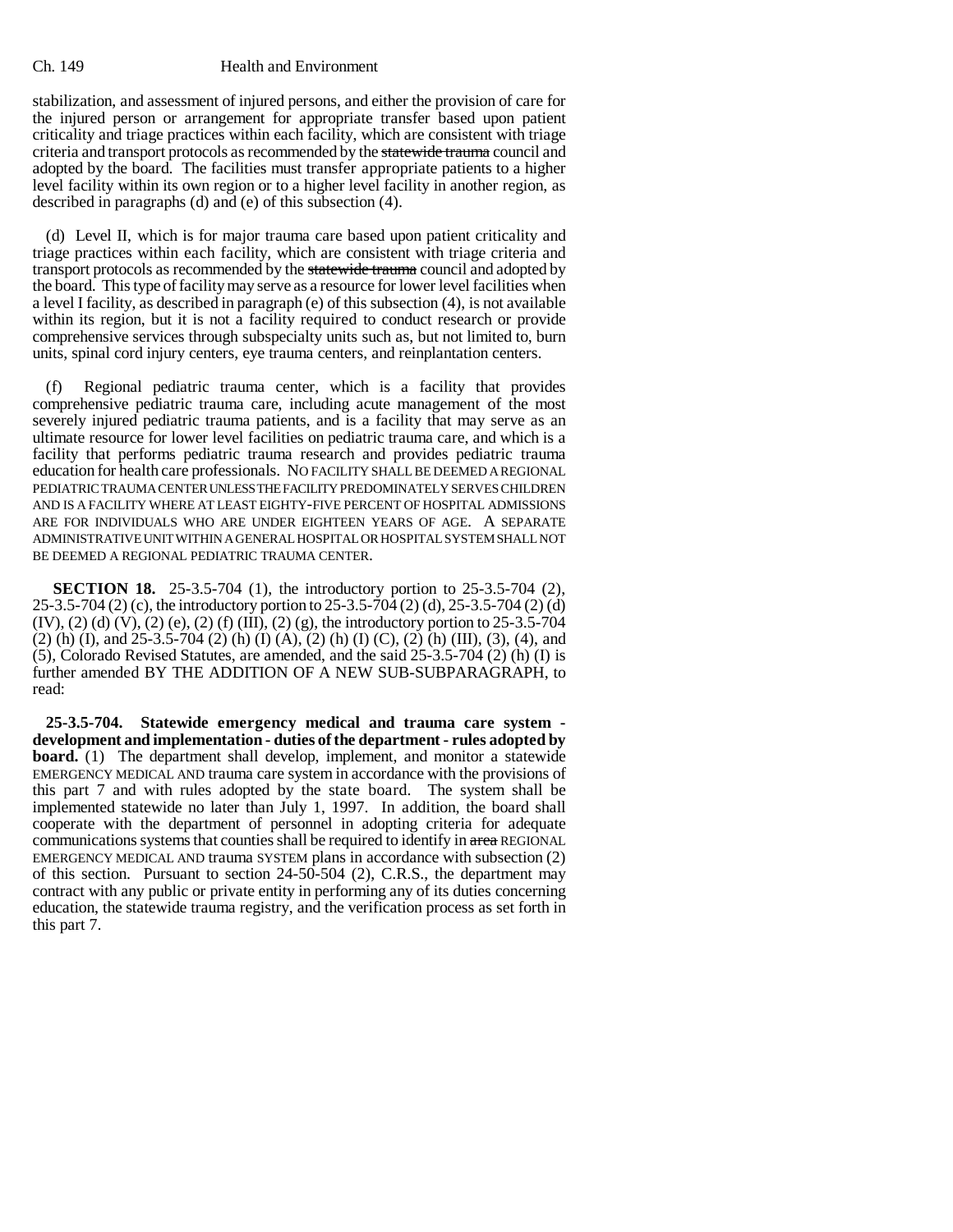(2) The board shall adopt rules for the statewide EMERGENCY MEDICAL AND trauma care system, including but not limited to the following:

(c) **Regional emergency medical and trauma advisory councils - plans** established - process. (I) These rules provide for the implementation of area REGIONAL EMERGENCY MEDICAL AND trauma SYSTEM plans that describe methods for providing the appropriate service and care to persons ILL AND injured in areas included under an area A REGIONAL EMERGENCY MEDICAL AND trauma SYSTEM plan. In these rules, the board shall specify that:

(A)  $\Theta$  in or before July 1, 1997, The governing body of each county or city and county throughout the state shall establish an area A REGIONAL EMERGENCY MEDICAL AND trauma advisory council (ATAC). The governing body of a county may agree (RETAC) with the governing body of one FOUR or more other counties, or with the governing body of a city and county, to form a multicounty ATAC RETAC. The number of members on an ATAC shall not exceed eleven, but at a minimum an ATAC shall consist of the following members: A surgeon involved in trauma care; a licensed physician involved in providing emergency trauma or medical services; a licensed nurse; a facility administrator; a prehospital care provider; a representative from a key resource facility for the area as such facility is described in subparagraph (II) of paragraph (e) of this subsection (2); and a representative of local government as designated by the local governing body or bodies within the area A RETAC SHALL BE DEFINED BY THE PARTICIPATING COUNTIES. MEMBERSHIP SHALL REFLECT, AS EQUALLY AS POSSIBLE, REPRESENTATION BETWEEN HOSPITAL AND PREHOSPITAL PROVIDERS AND FROM EACH PARTICIPATING COUNTY. THERE SHALL BE AT LEAST ONE MEMBER FROM EACH PARTICIPATING COUNTY IN THE RETAC. EACH COUNTY WITHIN A RETAC SHALL BE LOCATED IN REASONABLE GEOGRAPHIC PROXIMITY TO THE OTHER COUNTIES WITHIN THE SAME RETAC. In establishing an ATAC A RETAC, the governing body shall obtain input from health care facilities and providers within the area to be served by the ATAC RETAC. If the governing body for a county or city and county fails to establish an ATAC A RETAC by the date specified in this  $sub-subparagram$   $(A)$ , the department shall designate an established  $ATAC$  to serve as that county's or city and county's ATAC JULY 1, 2001, TWO COUNTIES WITH A COMBINED POPULATION OF AT LEAST SEVEN HUNDRED AND FIFTY THOUSAND RESIDENTS MAY APPLY TO THE COUNCIL FOR ESTABLISHMENT OF A RETAC OF LESS THAN FIVE COUNTIES. THE COUNCIL SHALL CONDUCT A HEARING WITH ALL COUNTIES THAT MAY BE AFFECTED BY THE ESTABLISHMENT OF A RETAC WITH LESS THAN FIVE COUNTIES BEFORE DECIDING WHETHER TO GRANT SUCH APPLICATION. THE DECISION ON SUCH AN APPLICATION SHALL BE COMPLETED WITHIN SIXTY DAYS AFTER THE DATE OF APPLICATION. FOR ALL OTHER COUNTIES THAT DO NOT QUALIFY AS A TWO COUNTY RETAC AND THAT HAVE NOT ESTABLISHED A RETAC BY JULY 1, 2001, THE COUNCIL SHALL DESIGNATE AN ESTABLISHED RETAC TO SERVE AS THE COUNTY'S OR CITY AND COUNTY'S RETAC.

(B)  $\Theta$  and after January 1, 1998, but No later than July 1, 1998, after obtaining input from its ATAC, the governing body for a single county or city and county or 2003, EACH RETAC WITH APPROVAL FROM the governing bodies for a multicounty ATAC RETAC shall submit an area A REGIONAL EMERGENCY MEDICAL AND trauma SYSTEM plan TO THE COUNCIL for approval by the department. If the governing body for a county or city and county fails to submit a plan, if a county or city and county is not included in a multicounty plan, or a county, city and county, or multicounty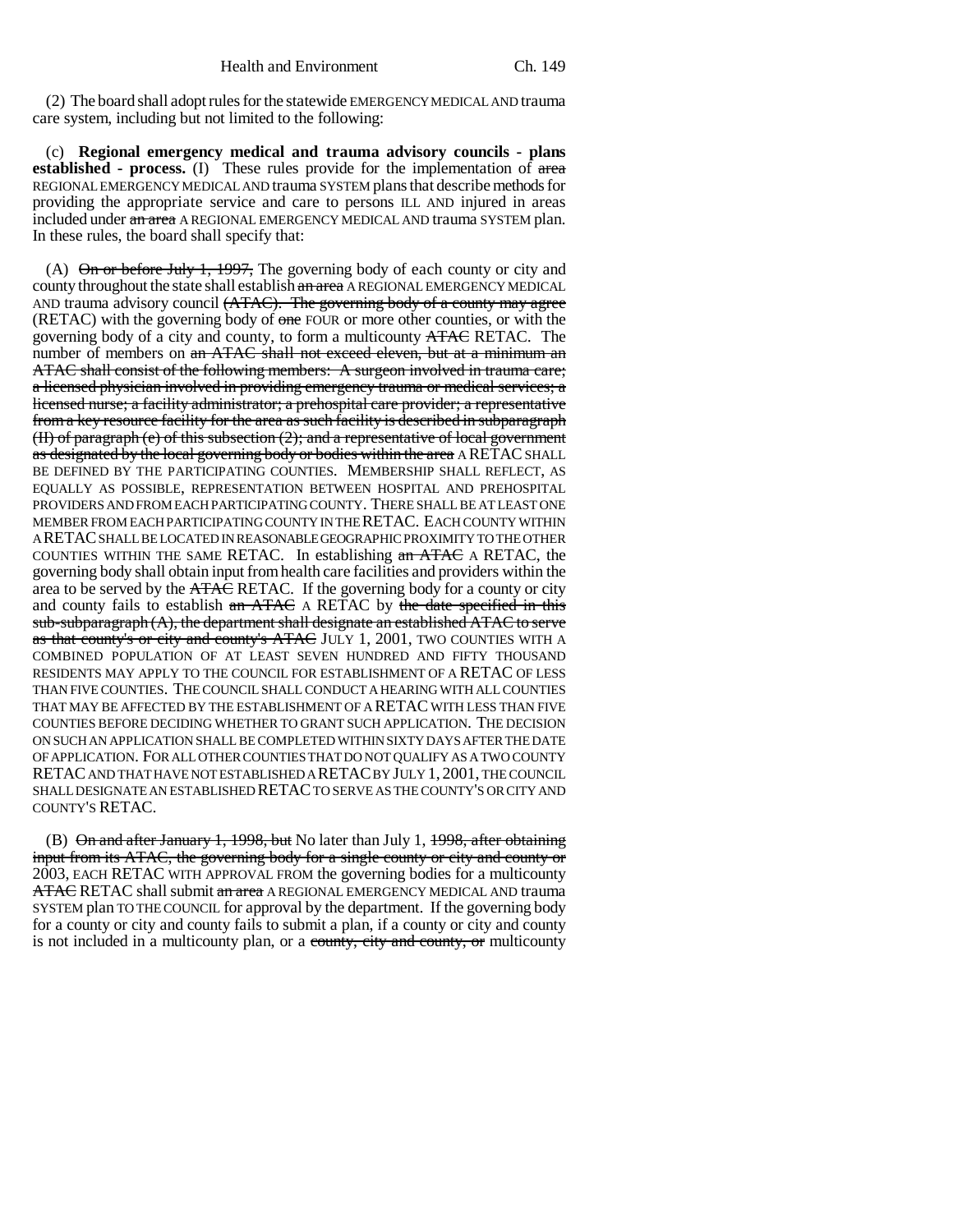plan is not approved pursuant to a procedure established by the board for approving plans, the department shall design a plan for the county, city and county, or multicounty area.

 $(II)$  In addition to any issues the board requires to be addressed, every area REGIONAL EMERGENCY MEDICAL AND trauma SYSTEM plan shall address the following issues:

(A) The provision of minimum services and care at the most appropriate facilities in response to the following factors: Facility-established triage and transport plans; interfacility transfer agreements; geographical barriers; population density; emergency medical services and trauma care resources; and accessibility to designated facilities;

(B) The level of commitment of counties and cities and counties under an area A REGIONAL EMERGENCY MEDICAL AND trauma SYSTEM plan to cooperate in the development and implementation of a statewide communications system and the statewide EMERGENCY MEDICAL AND trauma care system;

(C) The methods for ensuring facility and county or city and county adherence to the area REGIONAL EMERGENCY MEDICAL AND trauma SYSTEM plan, compliance with board rules and procedures, and commitment to the continuing quality improvement system described in paragraph (h) of this subsection (2);

(D) A description of public information, education, and prevention programs to be provided for the area;

(E) A description of the functions that will be contracted services; and

(F) The identification of area REGIONAL EMERGENCY MEDICAL AND trauma SYSTEM needs through the use of a needs assessment instrument developed by the department; except that the use of such instrument shall be subject to approval by the county or counties included in an ATAC A RETAC.

(III) The board shall specify in area REGIONAL EMERGENCY MEDICAL AND trauma SYSTEM plan rules the time frames for approving area REGIONAL EMERGENCY MEDICAL AND trauma SYSTEM plans and for resubmitting plans, as well as the number of times area trauma THE plans may be resubmitted by a governing body before the department designs an area trauma A plan for a county, city and county, or multicounty area. THE DEPARTMENT SHALL PROVIDE TECHNICAL ASSISTANCE TO ANY RETAC FOR PREPARATION, IMPLEMENTATION, AND MODIFICATION, AS NECESSARY, OF REGIONAL EMERGENCY MEDICAL AND TRAUMA SYSTEM PLANS.

(IV) (A) A COUNTY MAY REQUEST THAT THE COUNTY BE INCLUDED IN TWO SEPARATE RETACS BECAUSE OF GEOGRAPHICAL CONCERNS. THE COUNCIL SHALL REVIEW AND APPROVE ANY REQUEST THAT A COUNTY BE DIVIDED PRIOR TO INCLUSION WITHIN TWO SEPARATE RETACS IF THE COUNTY DEMONSTRATES SUCH A DIVISION WILL NOT ADVERSELY IMPACT THE EMERGENCY MEDICAL AND TRAUMA NEEDS FOR THE COUNTY, THAT SUCH A DIVISION IS BENEFICIAL TO BOTH RETACS, AND THAT SUCH DIVISION DOES NOT CREATE A RETAC WITH LESS THAN FIVE CONTIGUOUS COUNTIES, EXCEPT FOR RETACS THAT CONTAIN TWO COUNTIES WITH A COMBINED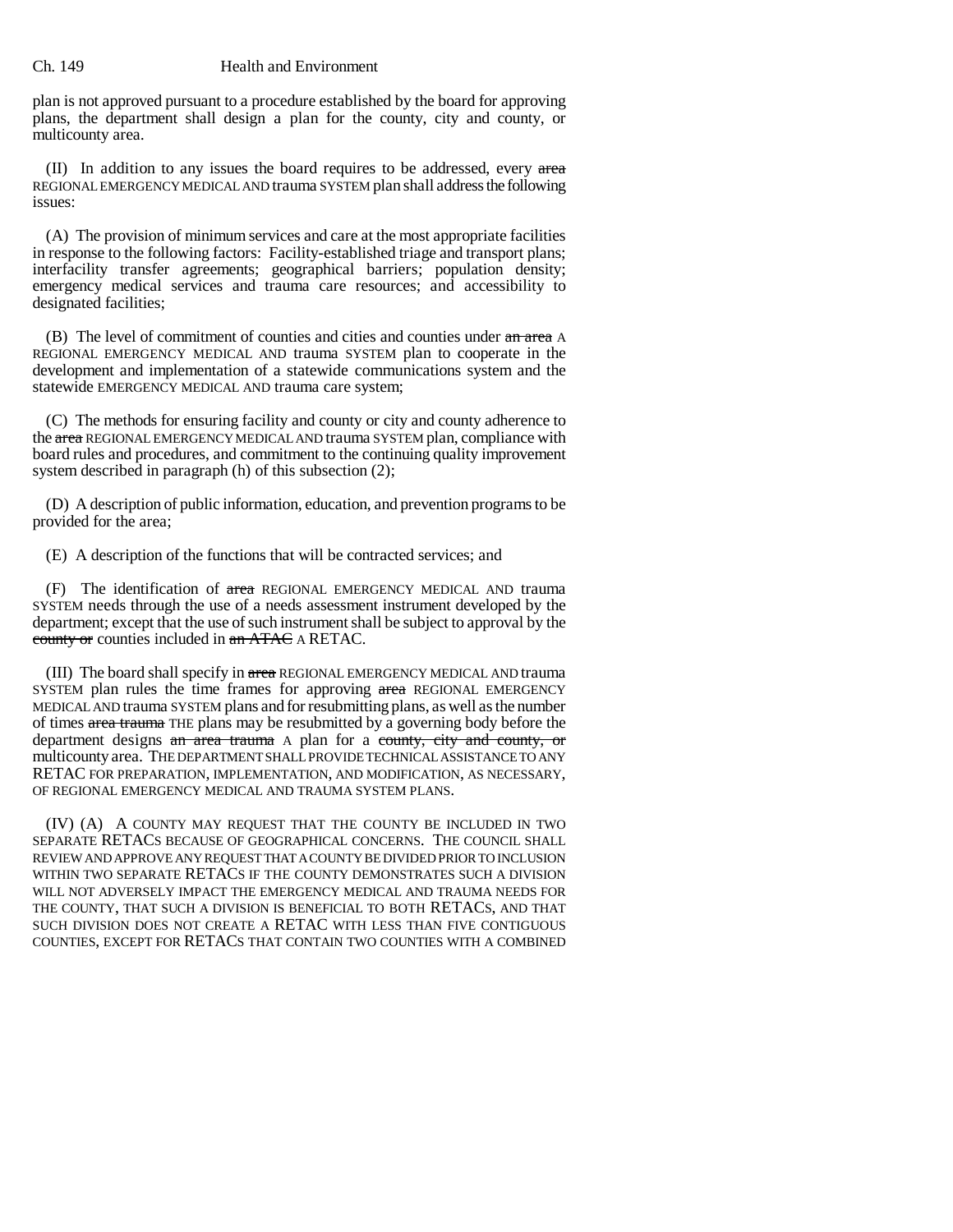POPULATION OF AT LEAST SEVEN HUNDRED AND FIFTY THOUSAND RESIDENTS PURSUANT TO SUB-SUBPARAGRAPH (A) OF SUBPARAGRAPH (I) OF THIS PARAGRAPH (c).

(B) A COUNTY THAT IS INCLUDED IN TWO SEPARATE RETACS MAY REQUEST THAT THE COUNCIL ALLOCATE ANY PORTION OF THE FIFTEEN THOUSAND DOLLARS RECEIVED BY A RETAC, PURSUANT TO SECTION 25-3.5-603, BETWEEN THE TWO SEPARATE RETACS.

(d) **Designation of facilities.** The designation rules shall provide that on and after July 1, 1997, every facility in this state required to be licensed in accordance with article 3 of this title and that receives ambulance patients shall participate in the statewide EMERGENCY MEDICAL AND trauma care system. On or after July 1, 1997, and no later than January 1, 1998, each such facility shall submit an application to the department requesting designation as a specific level trauma facility or requesting nondesignation status. A facility that is given nondesignated status shall not represent that it is a designated facility, as prohibited in section 25-3.5-707. The board shall include provisions for the following:

(IV) The process for evaluating, reviewing, and designating facilities, including the continued review of designated facilities, For the purposes of this section, a trauma center that had been certified under the system of certification and recertification through the Colorado trauma institute on or before July 1, 1997, shall continue to be designated a trauma facility at the same level so certified only for the designation period established pursuant to subparagraph (III) of this paragraph (d). After that time, SITE VISITS, INVESTIGATIONS, EXAMINATIONS, REPORTS, OR MEETINGS CONDUCTED BY MEMBERS OF SITE REVIEW TEAMS PURSUANT THE PROVISIONS OF THIS SUBPARAGRAPH (IV) SHALL BE EXEMPT FROM THE PROVISIONS OF THE OPEN RECORDS LAW, ARTICLE 72 OF TITLE 24, C.R.S., REQUIRING THAT PROCEEDINGS OF THE SITE REVIEW TEAMS BE CONDUCTED PUBLICLY OR THAT THE MINUTES, RECORDS, OR PROCEEDINGS OF THE SITE REVIEW TEAMS BE OPEN TO PUBLIC INSPECTION. SUCH DATA, INFORMATION, RECORDS, OR REPORTS OF SITE REVIEW TEAMS SHALL NOT BE SUBJECT TO SUBPOENA OR DISCOVERY AND SHALL NOT BE ADMISSIBLE IN ANY CIVIL ACTION EXCEPT PURSUANT TO A COURT ORDER THAT PROVIDES FOR THE PROTECTION OF SENSITIVE INFORMATION OF INTERESTED PARTIES, INCLUDING THE DEPARTMENT, IN ANY ACTION ARISING OUT OF THE DEPARTMENT'S DESIGNATION, REVOCATION, OR SUSPENSION OF DESIGNATION STATUS OF A HOSPITAL OR HEALTH CARE FACILITY PURSUANT TO THIS SECTION. The facility shall be subject to review every three years in accordance with rules adopted pursuant to this subparagraph (IV). In the event a certified facility seeks to be designated at a different level or seeks nondesignation status, the facility shall comply with the board's procedures for initial designation.

(V) Disciplinary sanctions, which shall be limited to the revocation of a designation, or TEMPORARY SUSPENSION WHILE THE FACILITY TAKES REMEDIAL STEPS TO CORRECT THE CAUSE OF THE DISCIPLINE, redesignation, or assignment of nondesignation status to a facility;

(e) **Communications system.** (I) The communications system rules shall require that an area A REGIONAL EMERGENCY MEDICAL AND trauma SYSTEM plan ensure citizen access to EMERGENCY MEDICAL AND trauma services through the 911 telephone system or its local equivalent and that the plan include adequate provisions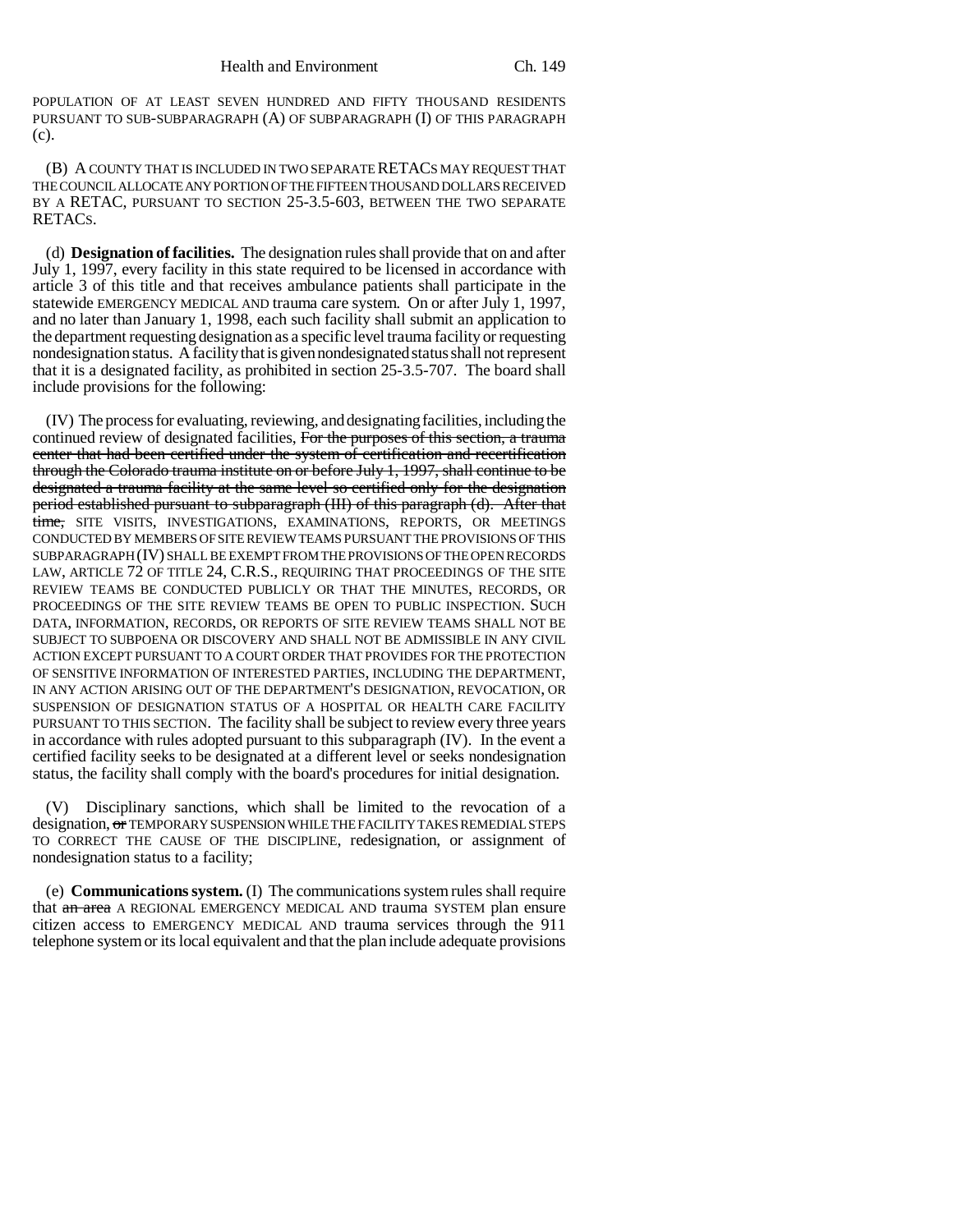for:

(A) Public safety dispatch to ambulance service and for efficient communication from ambulance to ambulance AND from ambulance to a designated facility;

(B) EFFICIENT COMMUNICATIONS among the trauma facilities and between trauma facilities and other medical care facilities;

(C) EFFICIENT COMMUNICATIONS AMONG SERVICE AGENCIES TO COORDINATE PREHOSPITAL, DAY-TO-DAY, AND DISASTER ACTIVITIES; AND

(D) EFFICIENT COMMUNICATIONS AMONG COUNTIES AND RETACS TO COORDINATE PREHOSPITAL, DAY-TO-DAY, AND DISASTER ACTIVITIES.

(II) In addition, the board shall require that an area trauma A REGIONAL EMERGENCY MEDICAL AND TRAUMA SYSTEM plan identify the key resource facilities for the area. The key resource facilities shall assist the ATAC RETAC in resolving trauma care issues that arise in the area and in coordinating patient destination and interfacility transfer policies to assure that patients are transferred to the appropriate facility for treatment in or outside of the area.

(f) **Statewide trauma registry.** (III) The registry rules shall include provisions concerning access to aggregate information in the registry that does not identify patients or physicians. Any data maintained in the registry that identifies patients or physicians shall be strictly confidential and shall not be admissible in any civil or criminal proceeding.

(g) **Public information, education, and injury prevention.** THE DEPARTMENT AND LOCAL HEALTH DEPARTMENTS MAY OPERATE INJURY PREVENTION PROGRAMS, BUT the public information, education, and injury prevention rules shall require the department AND LOCAL HEALTH DEPARTMENTS to consult with the trauma council, the **EMS council, and area** STATE AND REGIONAL EMERGENCY MEDICAL AND trauma advisory councils in developing and implementing area and state-based injury prevention and public information and education programs including, but not limited to, a pediatric injury prevention and public awareness component. In addition, the rules shall require that area REGIONAL EMERGENCY MEDICAL AND trauma SYSTEM plans include a description of public information and education programs to be provided for the area.

(h) (I) **Continuing quality improvement system (CQI).** These rules require the department to oversee a continuing quality improvement system for the statewide EMERGENCY MEDICAL AND trauma care system. The board shall specify the methods and periods for assessing the quality of area REGIONAL EMERGENCY MEDICAL AND trauma systems and the statewide EMERGENCY MEDICAL AND trauma care system. These rules include, but are not limited to, the following requirements:

(A) That  $\overline{ATAC}$ 's RETACS assess periodically the quality of their respective area REGIONAL EMERGENCY MEDICAL AND trauma SYSTEM plans and that the state assess periodically the quality of the statewide EMERGENCY MEDICAL AND trauma care system to determine whether positive results under area REGIONAL EMERGENCY MEDICAL AND trauma SYSTEM plans and the statewide EMERGENCY MEDICAL AND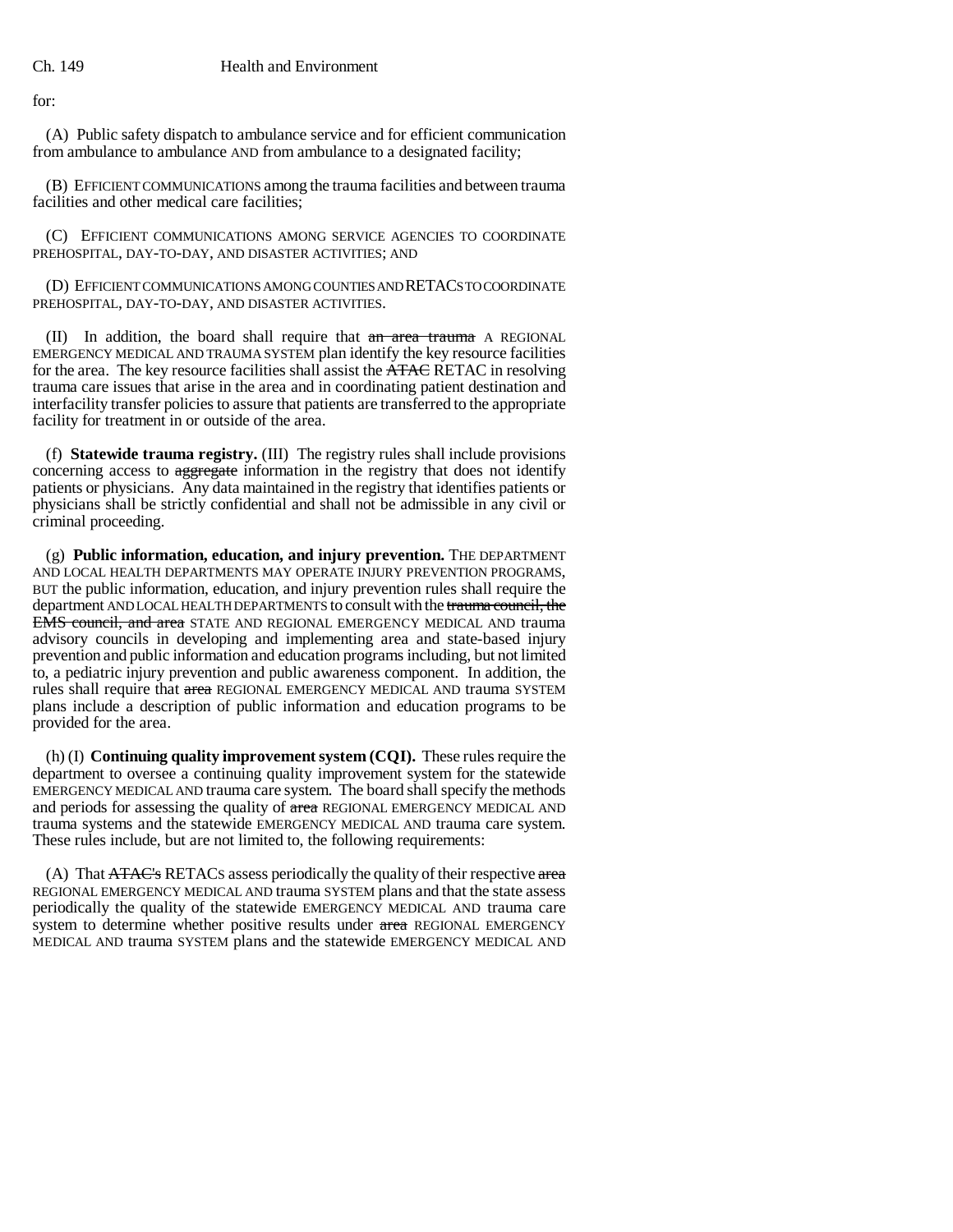trauma care system can be demonstrated;

(C) That reports concerning area REGIONAL EMERGENCY MEDICAL AND trauma SYSTEM plans include results for the EMERGENCY MEDICAL AND trauma area, identification of problems under the area REGIONAL EMERGENCY MEDICAL AND trauma SYSTEM plan, and recommendations for resolving problems under the plan. In preparing these reports, the ATAC's RETACs shall obtain input from facilities, and counties included under the area REGIONAL EMERGENCY MEDICAL AND trauma SYSTEM plan, AND SERVICE AGENCIES;

(E) THAT THE DEPARTMENT BE ALLOWED ACCESS TO PREHOSPITAL, HOSPITAL, AND CORONER RECORDS OF EMERGENCY MEDICAL AND TRAUMA PATIENTS TO ASSESS THE CONTINUING QUALITY IMPROVEMENT SYSTEM OR THE AREA AND STATE-BASED INJURY PREVENTION AND PUBLIC INFORMATION AND EDUCATION PROGRAMS PURSUANT TO PARAGRAPH (g) OF THIS SUBSECTION (2). ALL INFORMATION PROVIDED TO THE DEPARTMENT SHALL BE CONFIDENTIAL PURSUANT TO SUBPARAGRAPH (II) OF THIS PARAGRAPH (h). TO THE GREATEST EXTENT POSSIBLE, PATIENT IDENTIFYING INFORMATION SHALL NOT BE GATHERED. IF PATIENT IDENTIFYING INFORMATION IS NECESSARY, THE DEPARTMENT SHALL KEEP SUCH INFORMATION STRICTLY CONFIDENTIAL, AND SUCH INFORMATION MAY ONLY BE RELEASED OUTSIDE OF THE DEPARTMENT UPON WRITTEN AUTHORIZATION OF THE PATIENT. THE DEPARTMENT SHALL PREPARE AN ANNUAL REPORT THAT INCLUDES AN EVALUATION OF THE STATEWIDE EMERGENCY MEDICAL AND TRAUMA SERVICES SYSTEM. SUCH REPORT SHALL BE DISTRIBUTED TO ALL DESIGNATED TRAUMA CENTERS, AMBULANCE SERVICES, AND SERVICE AGENCIES AND TO THE CHAIRPERSONS OF THE COMMITTEES ON HEALTH, ENVIRONMENT, WELFARE, AND INSTITUTIONS FOR THE HOUSE OF REPRESENTATIVES AND THE SENATE.

(III) That reports concerning area REGIONAL EMERGENCY MEDICAL AND trauma SYSTEM plans include results for the EMERGENCY MEDICAL AND trauma area, identification of problems under the area REGIONAL EMERGENCY MEDICAL AND trauma SYSTEM plan, and recommendations for resolving problems under the plan. In preparing these reports, the ATACS RETACS shall obtain input from facilities, and counties included under the area REGIONAL EMERGENCY MEDICAL AND trauma SYSTEM plan, AND SERVICE AGENCIES.

(3) The board shall adopt rules that take into consideration recognized national standards for EMERGENCY MEDICAL AND trauma care systems, such as the standards on trauma resources for optimal care of the injured patient adopted by the American college of surgeons' committee ON TRAUMA and the guidelines for EMERGENCY MEDICAL AND trauma care systems adopted by the American college of emergency physicians AND AMERICAN ACADEMY OF PEDIATRICS.

(4) The board shall adopt and the department shall use only cost-efficient administrative procedures and forms for the statewide EMERGENCY MEDICAL AND trauma care system.

(5) In adopting its rules, the board shall consult with and seek advice from the trauma council, the EMS council, AS DEFINED IN SECTION  $25-3.5-703$  (3.5), where appropriate, the joint advisory council created by section 25-3.5-104.5, and FROM any other appropriate agency. In addition, the board shall obtain input from appropriate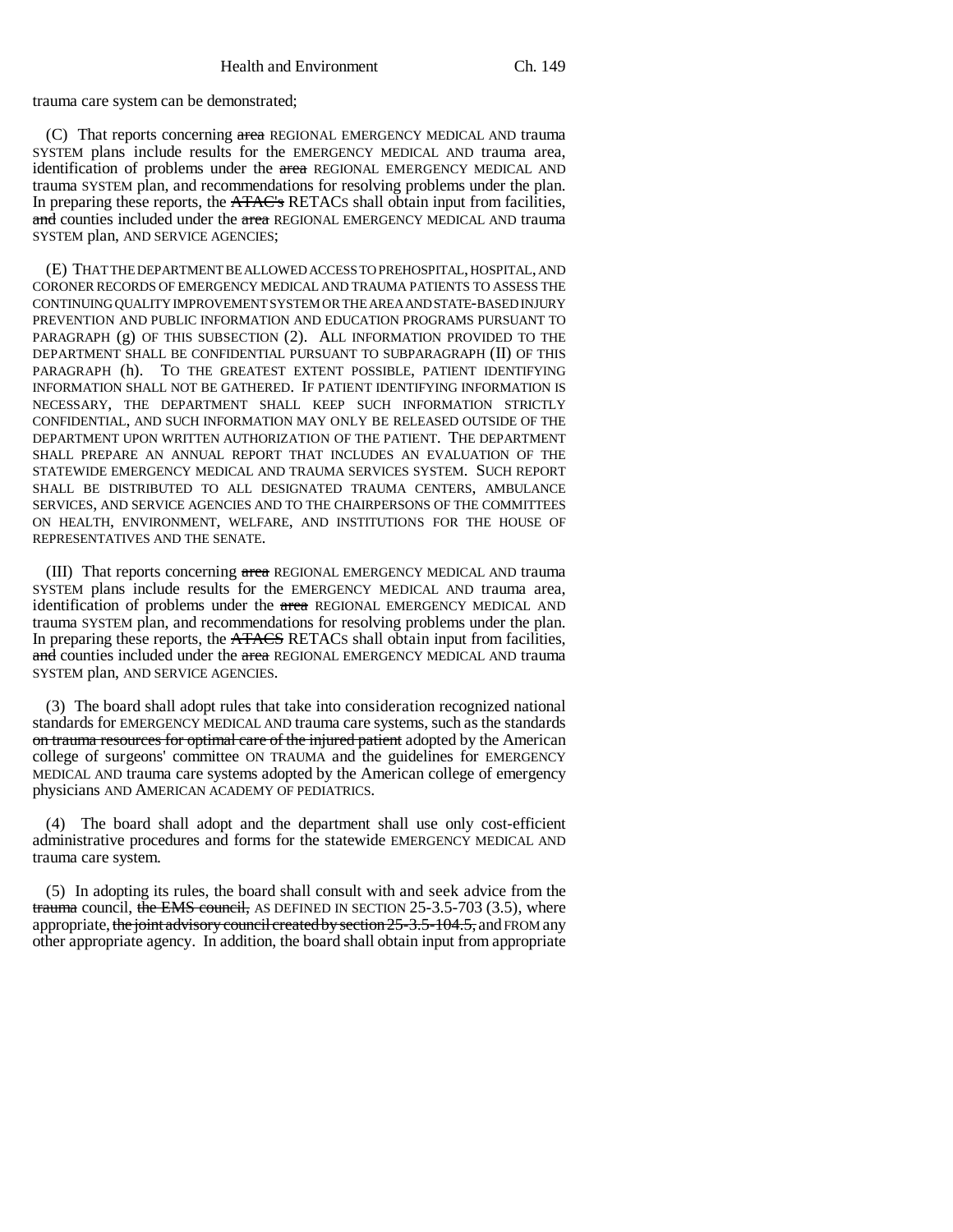health care agencies, institutions, facilities, and providers at the national, state, and local levels and from counties and cities and counties.

**SECTION 19.** 25-3.5-706, Colorado Revised Statutes, is amended to read:

**25-3.5-706. Immunity from liability.** The department, the board, the trauma council the EMS council, the joint advisory council, the area trauma advisory councils, AS DEFINED IN SECTION  $25-3.5-703$  (3.5), A RETAC AS DEFINED IN SECTION 25-3.5-703 (6.8), key resource facilities, any other public or private entity acting on behalf of or under contract with the department, and counties and cities and counties shall be immune from civil and criminal liability and from regulatory sanction for acting in compliance with the provisions of this part 7. Nothing in this section shall be construed as providing any immunity to such entities or any other person in connection with the provision of medical treatment, care, or services that are governed by the medical malpractice statutes, article 64 of title 13, C.R.S.

**SECTION 20.** 25-3.5-707 (1), Colorado Revised Statutes, is amended to read:

**25-3.5-707. False representation as trauma facility - penalty.** (1) No facility, or agent or employee of a facility, shall represent that the facility functions as a level I, II, III, or IV, OR V trauma facility unless the facility possesses a valid certificate of designation issued pursuant to section 25-3.5-704 (2) (d). In addition, no facility, provider, or person shall violate any rule adopted by the board.

**SECTION 21.** 25-3.5-709, Colorado Revised Statutes, is amended to read:

25-3.5-709. Annual report. No later than January 1, 1999, and prior to January 1 NOVEMBER 1 of each year thereafter, the department, in cooperation with the trauma council, the EMS council, and where appropriate, the joint council AS DEFINED IN SECTION 25-3.5-703 (3.5), shall submit a report to the health, environment, welfare, and institutions committees and the joint budget committee of the general assembly on the quality of the statewide EMERGENCY MEDICAL AND trauma care system. Such report shall include an evaluation of each component of the statewide EMERGENCY MEDICAL AND trauma care system and any recommendation for legislation concerning the statewide EMERGENCY MEDICAL AND trauma care system or any component thereof.

**SECTION 22.** 18-4-412 (2) (a), Colorado Revised Statutes, is amended to read:

**18-4-412. Theft of medical records or medical information - penalty.** (2) As used in this section:

(a) "Medical record" means the written or graphic documentation, sound recording, or computer record of services pertaining to medical and health care which are performed at the direction of a physician or other licensed health care provider on behalf of a patient by physicians, dentists, nurses, technicians, EMERGENCY MEDICAL TECHNICIANS, PREHOSPITAL PROVIDERS, or other health care personnel. "Medical record" includes such diagnostic documentation as X rays, electrocardiograms, electroencephalograms, and other test results.

**SECTION 23.** 25-1-108, Colorado Revised Statutes, is amended BY THE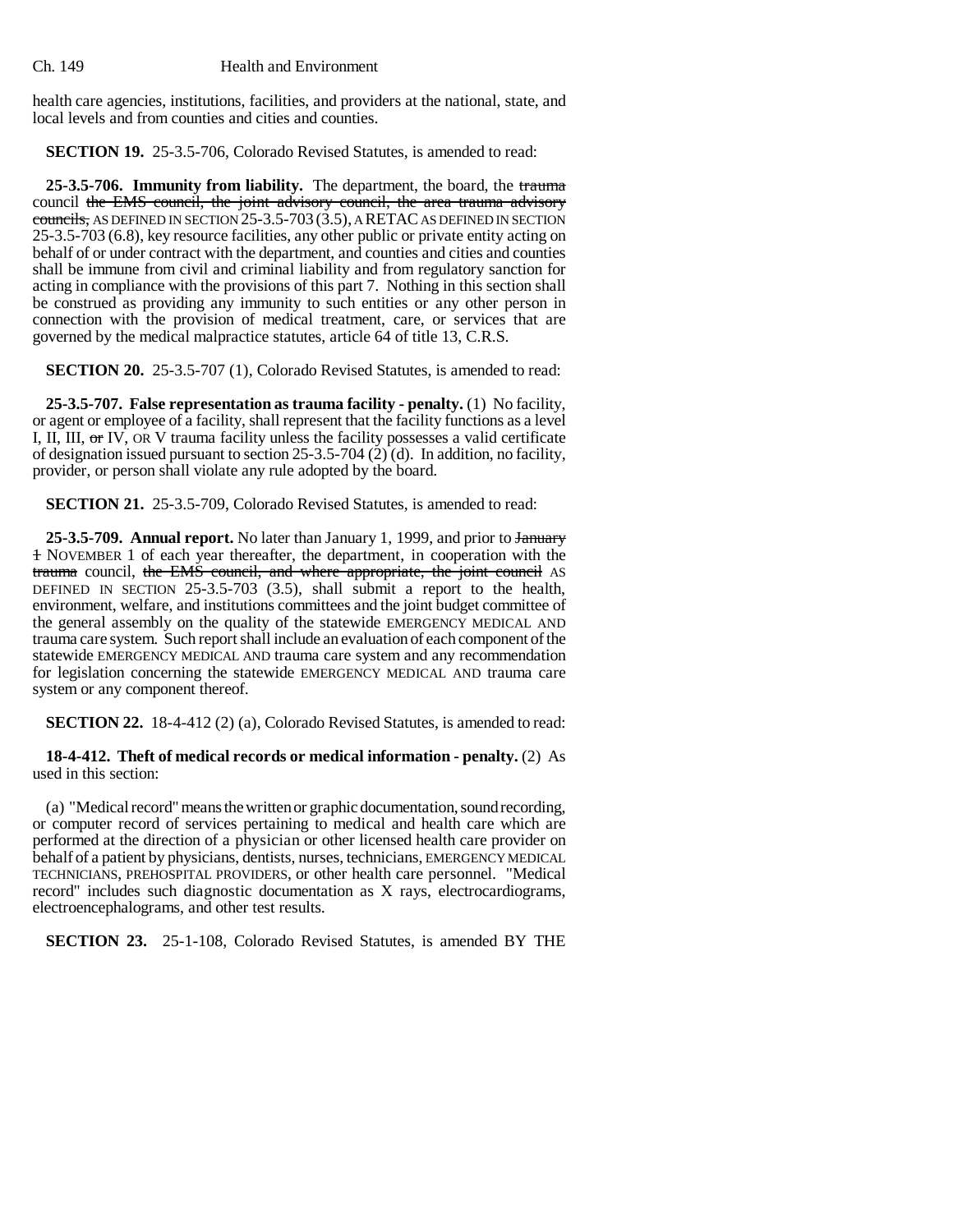## ADDITION OF A NEW SUBSECTION to read:

**25-1-108. Powers and duties of the state board of health - report - repeal.** (4) (a) THE BOARD, IN CONSULTATION WITH THE STATE ADVISORY COUNCIL ON EMERGENCY MEDICAL SERVICES, THE STATE TRAUMA ADVISORY COUNCIL, AND THE COLORADO BUREAU OF INVESTIGATION, SHALL EVALUATE AND FORMULATE A REPORT TO CONSIDER THE IMPLEMENTATION OF CRIMINAL BACKGROUND CHECKS FOR EMERGENCY MEDICAL TECHNICIANS WHO HAVE DIRECT ACCESS TO PATIENTS. THE BOARD SHALL CONDUCT PUBLIC HEARINGS WITH ANY INTERESTED PARTY, INCLUDING, BUT NOT LIMITED TO, PUBLIC OR PRIVATE NONPROFIT, NOT-FOR-PROFIT, FOR-PROFIT, OR VOLUNTEER ORGANIZATIONS THAT FUNCTION AS RESCUE UNITS, SERVICE AGENCIES, OR AMBULANCE SERVICES THAT EMPLOY A PERSON AS OR ALLOW A PERSON TO VOLUNTEER AS AN EMERGENCY MEDICAL TECHNICIAN, WHERE THE EMERGENCY MEDICAL TECHNICIAN IS IN A POSITION THAT WOULD REQUIRE DIRECT CONTACT WITH ANY PATIENT, AS PART OF THE FORMULATION OF ANY REPORT.

(b) THE REPORT SHALL BE GIVEN TO THE SPEAKER OF THE HOUSE OF REPRESENTATIVES, PRESIDENT OF THE SENATE, MINORITY LEADER IN THE HOUSE OF REPRESENTATIVES, MINORITY LEADER IN THE SENATE, AND CHAIRPERSONS FOR THE JUDICIARY COMMITTEES IN THE HOUSE OF REPRESENTATIVES AND THE SENATE NO LATER THAN NOVEMBER 1, 2000.

(c) THE REPORT SHALL INCLUDE LEGISLATIVE RECOMMENDATIONS FOR:

(I) IMPLEMENTING A PROGRAM TO REQUIRE THE CRIMINAL BACKGROUND CHECKS FOR EMERGENCY MEDICAL TECHNICIANS WITH DIRECT PATIENT CONTACT;

(II) DETERMINING IF PARTICULAR CRIMES SHOULD DISQUALIFY AN EMERGENCY MEDICAL TECHNICIAN FROM EMPLOYMENT OR CERTIFICATION;

(III) DETERMINING HOW CRIMINAL BACKGROUND CHECKS WOULD AFFECT THE RECRUITING OF VOLUNTEER EMERGENCY MEDICAL TECHNICIANS;

(IV) ENSURING CONFIDENTIALITY AND PROPER HANDLING OF ALL INFORMATION RELATED TO CRIMINAL BACKGROUND CHECKS; AND

(V) DETERMINING WHETHER AN EMPLOYER, EMPLOYEE, OR SOME OTHER ENTITY OR PARTY SHALL BEAR THE COST OF HAVING THE CRIMINAL BACKGROUND CHECKS PERFORMED.

(d) THIS SUBSECTION (4) IS REPEALED, EFFECTIVE NOVEMBER 31, 2000.

**SECTION 24.** 24-32-2104 (8) (b) (I) (F), (8) (b) (I) (J), (8) (b) (I) (K), and (8) (b) (I) (L), Colorado Revised Statutes, as amended by House Bill 00-1077, are amended to read:

**24-32-2104. The governor and disaster emergencies.** (8) (b) (I) State members of the committee shall include the following:

(F) A hospital infectious disease control practitioner THE ATTORNEY GENERAL OR THE DESIGNEE OF THE ATTORNEY GENERAL;